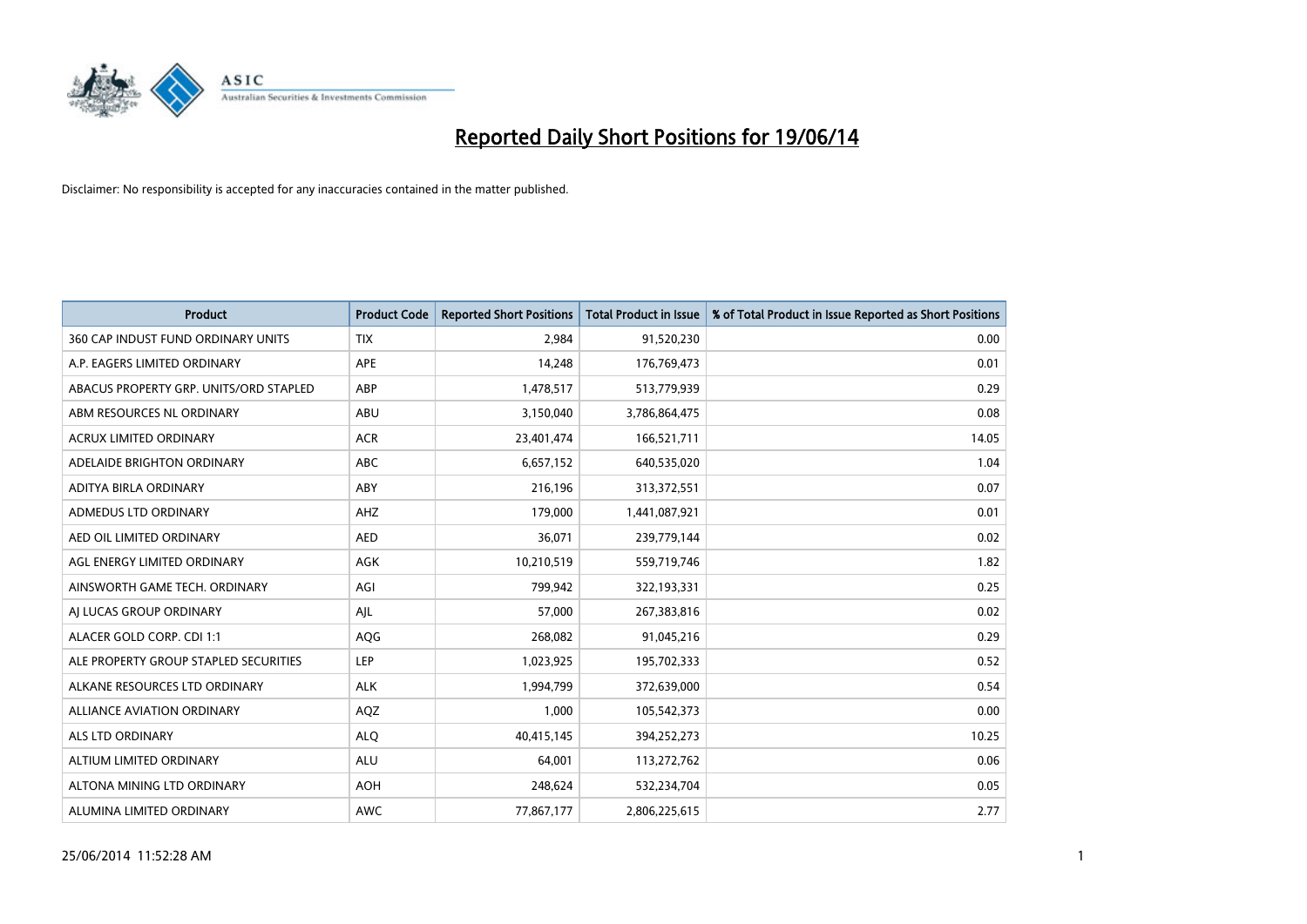

| <b>Product</b>                          | <b>Product Code</b> | <b>Reported Short Positions</b> | <b>Total Product in Issue</b> | % of Total Product in Issue Reported as Short Positions |
|-----------------------------------------|---------------------|---------------------------------|-------------------------------|---------------------------------------------------------|
| AMCOM TELECOMM, ORDINARY                | AMM                 | 2,114,317                       | 264,835,089                   | 0.80                                                    |
| AMCOR LIMITED ORDINARY                  | <b>AMC</b>          | 6,914,222                       | 1,206,684,923                 | 0.57                                                    |
| AMP CAPITAL CHINA ORDINARY UNITS        | AGF                 | 10,984,000                      | 374,593,484                   | 2.93                                                    |
| AMP LIMITED ORDINARY                    | AMP                 | 36,872,190                      | 2,957,737,964                 | 1.25                                                    |
| ANSELL LIMITED ORDINARY                 | <b>ANN</b>          | 5,930,708                       | 152,937,881                   | 3.88                                                    |
| ANTARES ENERGY LTD ORDINARY             | <b>AZZ</b>          | 440,805                         | 255,000,000                   | 0.17                                                    |
| ANZ BANKING GRP LTD ORDINARY            | ANZ                 | 8,706,243                       | 2,744,135,231                 | 0.32                                                    |
| APA GROUP STAPLED SECURITIES            | APA                 | 14,633,934                      | 835,750,807                   | 1.75                                                    |
| APN NEWS & MEDIA ORDINARY               | <b>APN</b>          | 3,620,340                       | 1,029,041,356                 | 0.35                                                    |
| AQUARIUS PLATINUM. ORDINARY             | <b>AOP</b>          | 6,545,746                       | 1,464,310,359                 | 0.45                                                    |
| AQUILA RESOURCES ORDINARY               | <b>AQA</b>          | 3,505,695                       | 411,804,442                   | 0.85                                                    |
| ARAFURA RESOURCE LTD ORDINARY           | ARU                 | $\overline{2}$                  | 441,270,644                   | 0.00                                                    |
| ARB CORPORATION ORDINARY                | <b>ARP</b>          | 1,979,068                       | 72,493,302                    | 2.73                                                    |
| ARDENT LEISURE GROUP STAPLED SECURITIES | AAD                 | 6,051,978                       | 405,055,708                   | 1.49                                                    |
| ARENA REIT. ORDINARY UNITS              | <b>ARF</b>          | 5,341                           | 211,495,653                   | 0.00                                                    |
| ARISTOCRAT LEISURE ORDINARY             | ALL                 | 5,554,484                       | 551,418,047                   | 1.01                                                    |
| ARRIUM LTD ORDINARY                     | ARI                 | 15,769,673                      | 1,366,183,142                 | 1.15                                                    |
| ASCIANO LIMITED ORDINARY                | <b>AIO</b>          | 10,307,161                      | 975,385,664                   | 1.06                                                    |
| ASG GROUP LIMITED ORDINARY              | ASZ                 | 568,838                         | 206,720,839                   | 0.28                                                    |
| ASPEN GROUP ORD/UNITS STAPLED           | APZ                 | 17,943                          | 119,948,774                   | 0.01                                                    |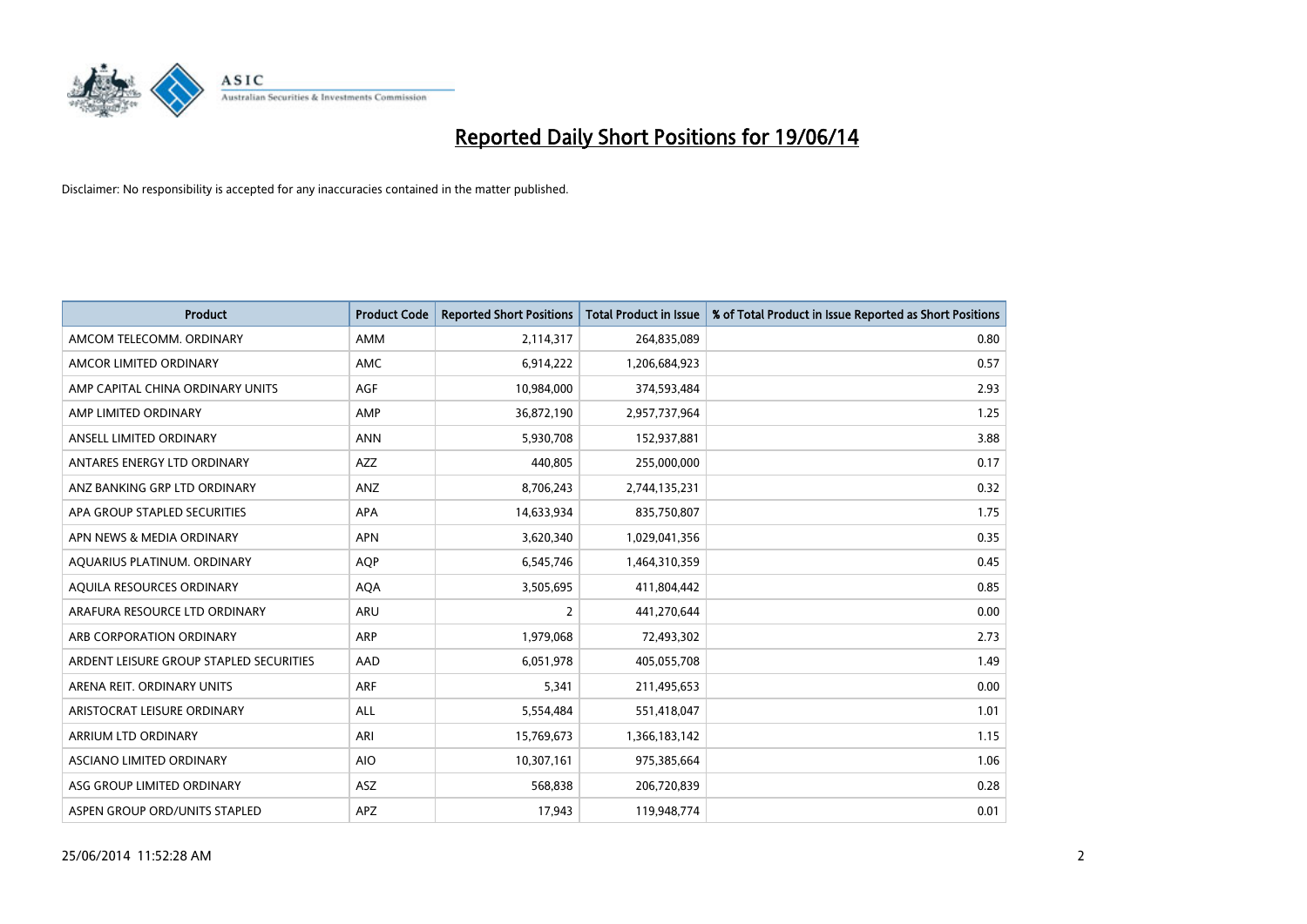

| <b>Product</b>                            | <b>Product Code</b> | <b>Reported Short Positions</b> | <b>Total Product in Issue</b> | % of Total Product in Issue Reported as Short Positions |
|-------------------------------------------|---------------------|---------------------------------|-------------------------------|---------------------------------------------------------|
| ASTRO JAP PROP GROUP STAPLED US PROHIBIT. | AJA                 | 25,095                          | 67,211,752                    | 0.04                                                    |
| ASX LIMITED ORDINARY                      | ASX                 | 5,037,061                       | 193,595,162                   | 2.60                                                    |
| ATLAS IRON LIMITED ORDINARY               | <b>AGO</b>          | 82,879,919                      | 915,496,158                   | 9.05                                                    |
| ATRUM COAL NL ORDINARY                    | <b>ATU</b>          | 352,513                         | 76,305,842                    | 0.46                                                    |
| AURIZON HOLDINGS LTD ORDINARY             | AZJ                 | 10,496,172                      | 2,137,284,503                 | 0.49                                                    |
| AURORA OIL & GAS ORDINARY                 | <b>AUT</b>          | 15,477                          | 448,785,778                   | 0.00                                                    |
| AUSDRILL LIMITED ORDINARY                 | <b>ASL</b>          | 26,908,521                      | 312,277,224                   | 8.62                                                    |
| AUSENCO LIMITED ORDINARY                  | AAX                 | 3,749,268                       | 168,449,799                   | 2.23                                                    |
| AUSTAL LIMITED ORDINARY                   | ASB                 | 147,550                         | 346,379,377                   | 0.04                                                    |
| AUSTBROKERS HOLDINGS ORDINARY             | <b>AUB</b>          | 57,233                          | 59,955,596                    | 0.10                                                    |
| AUSTIN ENGINEERING ORDINARY               | ANG                 | 1,341,423                       | 84,274,004                    | 1.59                                                    |
| AUSTRALAND PROPERTY STAPLED SECURITY      | <b>ALZ</b>          | 646,317                         | 578,984,528                   | 0.11                                                    |
| AUSTRALIAN AGRICULT. ORDINARY             | AAC                 | 3,503,231                       | 532,474,721                   | 0.66                                                    |
| AUSTRALIAN FOUNDAT, ORDINARY              | AFI                 | 100                             | 1,049,055,166                 | 0.00                                                    |
| AUSTRALIAN INFR LTD ORDINARY              | <b>AIX</b>          | 14,364                          | 620,733,944                   | 0.00                                                    |
| AUSTRALIAN PHARM, ORDINARY                | API                 | 11,085,201                      | 488,115,883                   | 2.27                                                    |
| AUTOMOTIVE HOLDINGS ORDINARY              | AHE                 | 373,986                         | 306,437,941                   | 0.12                                                    |
| AVEO GROUP STAPLED SECURITIES             | <b>AOG</b>          | 10,428,411                      | 500,111,460                   | 2.09                                                    |
| AWE LIMITED ORDINARY                      | <b>AWE</b>          | 2,251,138                       | 522,696,385                   | 0.43                                                    |
| AZONTO PET LTD ORDINARY                   | APY                 | 1                               | 1,158,625,100                 | 0.00                                                    |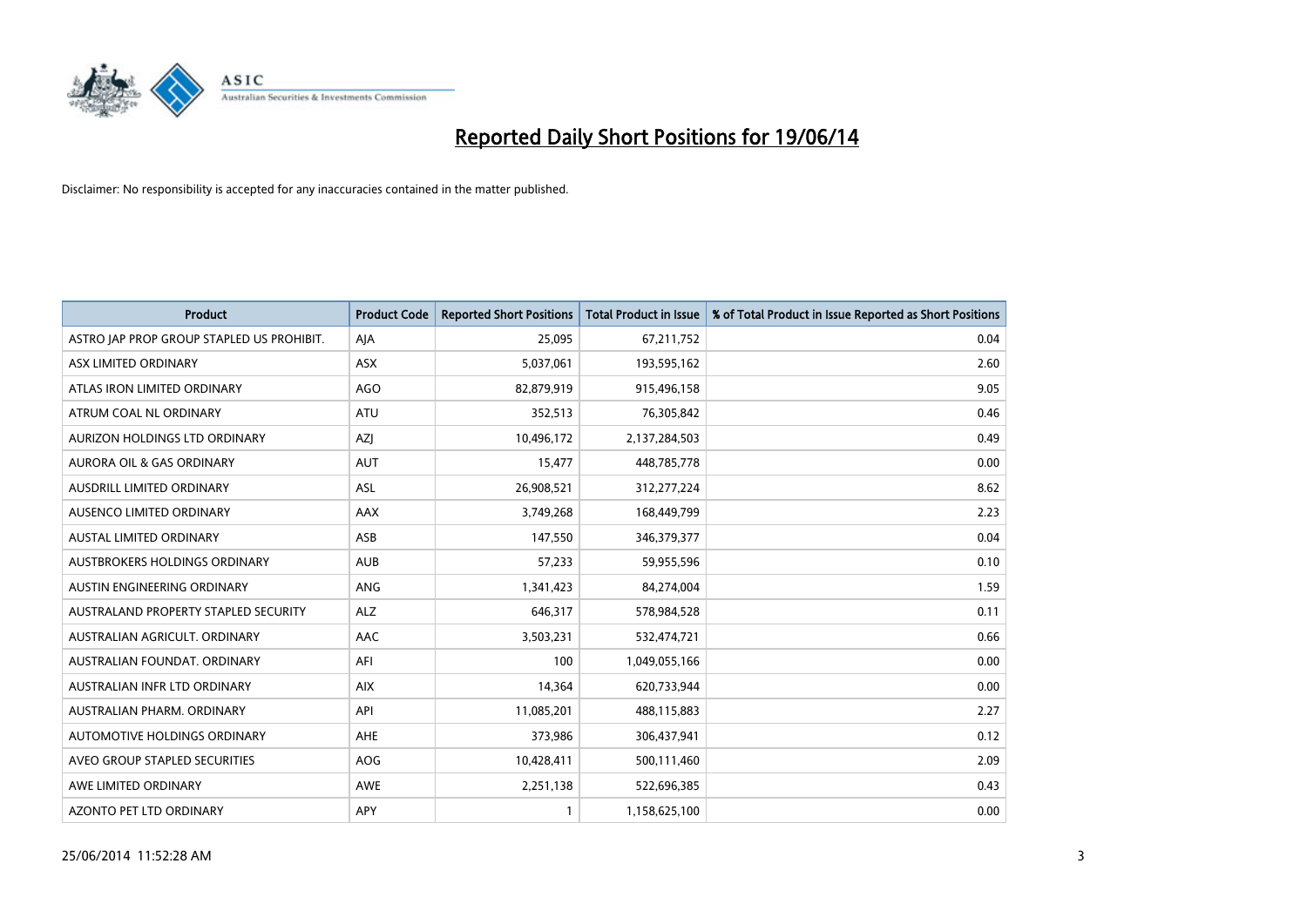

| <b>Product</b>                       | <b>Product Code</b> | <b>Reported Short Positions</b> | <b>Total Product in Issue</b> | % of Total Product in Issue Reported as Short Positions |
|--------------------------------------|---------------------|---------------------------------|-------------------------------|---------------------------------------------------------|
| AZUMAH RESOURCES ORDINARY            | <b>AZM</b>          | 1                               | 356,189,096                   | 0.00                                                    |
| <b>BANDANNA ENERGY ORDINARY</b>      | <b>BND</b>          | 23,973,813                      | 528,481,199                   | 4.54                                                    |
| BANK OF QUEENSLAND. ORDINARY         | <b>BOQ</b>          | 1,825,707                       | 362,516,534                   | 0.50                                                    |
| <b>BANNERMAN RESOURCES ORDINARY</b>  | <b>BMN</b>          | 264,553                         | 324,938,790                   | 0.08                                                    |
| <b>BASE RES LIMITED ORDINARY</b>     | <b>BSE</b>          | 5,517,119                       | 561,840,029                   | 0.98                                                    |
| BATHURST RES LTD. ORDINARY           | <b>BRL</b>          | 2,736,703                       | 944,931,961                   | 0.29                                                    |
| BC IRON LIMITED ORDINARY             | <b>BCI</b>          | 3,611,773                       | 124,028,630                   | 2.91                                                    |
| BEACH ENERGY LIMITED ORDINARY        | <b>BPT</b>          | 16,365,815                      | 1,291,666,518                 | 1.27                                                    |
| BEADELL RESOURCE LTD ORDINARY        | <b>BDR</b>          | 28,212,733                      | 792,207,280                   | 3.56                                                    |
| <b>BEGA CHEESE LTD ORDINARY</b>      | <b>BGA</b>          | 659,851                         | 152,245,802                   | 0.43                                                    |
| BENDIGO AND ADELAIDE ORDINARY        | <b>BEN</b>          | 11,458,889                      | 447,698,043                   | 2.56                                                    |
| BENITEC BIOPHARMA ORDINARY           | <b>BLT</b>          | 30,172                          | 114,898,793                   | 0.03                                                    |
| BENTHAM IMF LTD ORDINARY             | <b>IMF</b>          | 4,408,879                       | 165,370,269                   | 2.67                                                    |
| BERKELEY RESOURCES ORDINARY          | <b>BKY</b>          | 206,385                         | 180,361,323                   | 0.11                                                    |
| BETASHARES ASX RES ETF UNITS         | <b>ORE</b>          | 517,432                         | 2,922,150                     | 17.71                                                   |
| <b>BHP BILLITON LIMITED ORDINARY</b> | <b>BHP</b>          | 9,200,151                       | 3,211,691,105                 | 0.29                                                    |
| <b>BIGAIR GROUP LIMITED ORDINARY</b> | <b>BGL</b>          | 44,972                          | 172,872,340                   | 0.03                                                    |
| <b>BILLABONG ORDINARY</b>            | <b>BBG</b>          | 14,952,431                      | 990,370,034                   | 1.51                                                    |
| <b>BIONOMICS LIMITED ORDINARY</b>    | <b>BNO</b>          | 97,670                          | 417,342,567                   | 0.02                                                    |
| <b>BLACKMORES LIMITED ORDINARY</b>   | <b>BKL</b>          | 9,520                           | 17,113,392                    | 0.06                                                    |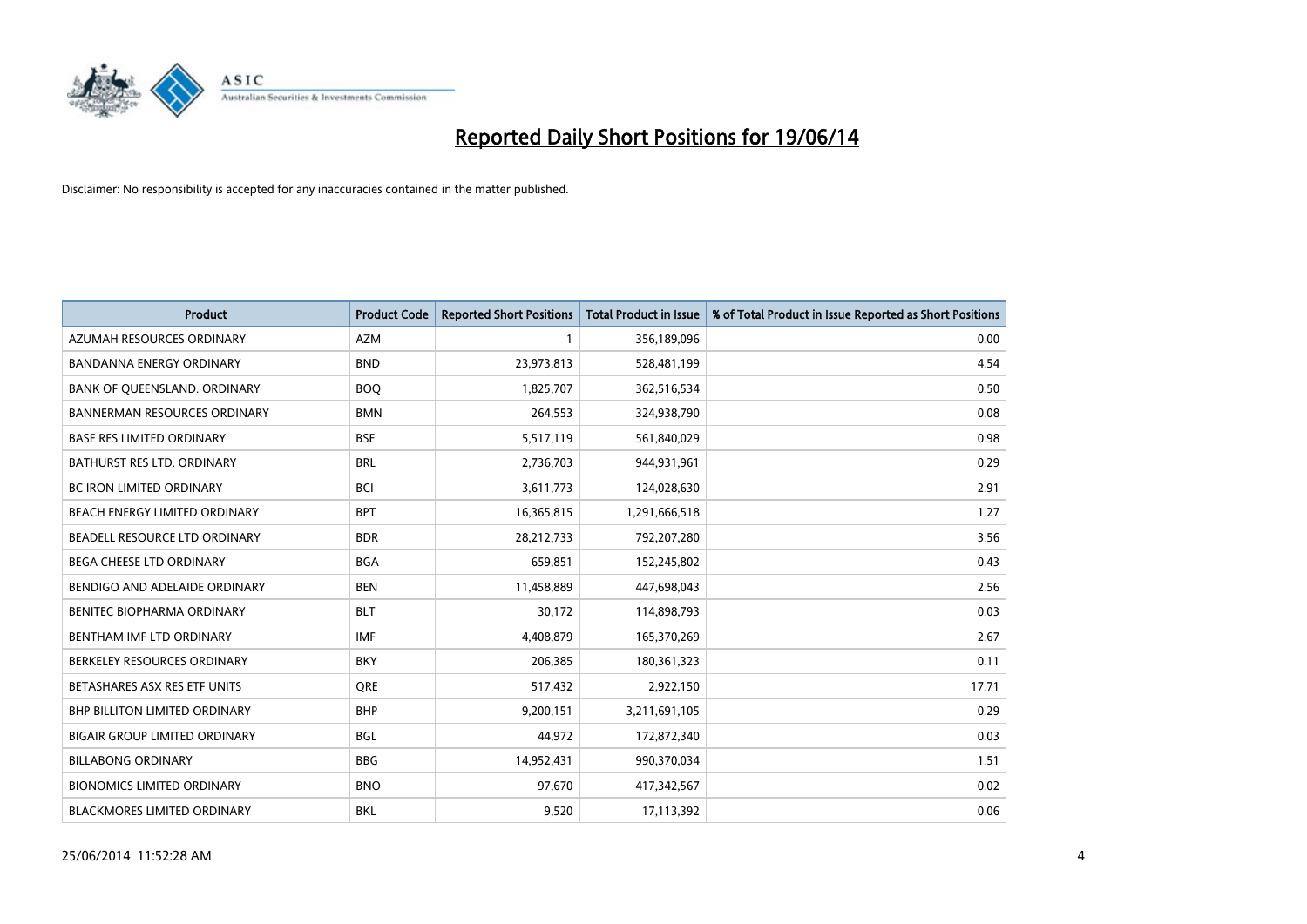

| <b>Product</b>                                | <b>Product Code</b> | <b>Reported Short Positions</b> | <b>Total Product in Issue</b> | % of Total Product in Issue Reported as Short Positions |
|-----------------------------------------------|---------------------|---------------------------------|-------------------------------|---------------------------------------------------------|
| <b>BLACKTHORN RESOURCES ORD US PROHIBITED</b> | <b>BTR</b>          | 229,296                         | 164,285,950                   | 0.14                                                    |
| <b>BLUESCOPE STEEL LTD ORDINARY</b>           | <b>BSL</b>          | 1,100,304                       | 558,848,896                   | 0.20                                                    |
| <b>BOART LONGYEAR ORDINARY</b>                | <b>BLY</b>          | 42,499,277                      | 461,163,412                   | 9.22                                                    |
| BORAL LIMITED. ORDINARY                       | <b>BLD</b>          | 21,015,208                      | 782,736,249                   | 2.68                                                    |
| <b>BRADKEN LIMITED ORDINARY</b>               | <b>BKN</b>          | 13,132,372                      | 171,027,249                   | 7.68                                                    |
| <b>BRAMBLES LIMITED ORDINARY</b>              | <b>BXB</b>          | 1,614,795                       | 1,562,945,947                 | 0.10                                                    |
| BREVILLE GROUP LTD ORDINARY                   | <b>BRG</b>          | 3,145,024                       | 130,095,322                   | 2.42                                                    |
| <b>BRICKWORKS LIMITED ORDINARY</b>            | <b>BKW</b>          | 64,358                          | 148,038,996                   | 0.04                                                    |
| <b>BROCKMAN MINING LTD ORDINARY</b>           | <b>BCK</b>          | 36                              | 8,381,982,131                 | 0.00                                                    |
| BT INVESTMENT MNGMNT ORDINARY                 | <b>BTT</b>          | 229,399                         | 282,727,073                   | 0.08                                                    |
| <b>BURU ENERGY ORDINARY</b>                   | <b>BRU</b>          | 16,885,184                      | 298,505,530                   | 5.66                                                    |
| <b>BWP TRUST ORDINARY UNITS</b>               | <b>BWP</b>          | 8,209,092                       | 634,395,195                   | 1.29                                                    |
| <b>CABCHARGE AUSTRALIA ORDINARY</b>           | CAB                 | 10,028,884                      | 120,430,683                   | 8.33                                                    |
| <b>CADENCE CAPITAL ORDINARY</b>               | <b>CDM</b>          | 3,299                           | 173,956,508                   | 0.00                                                    |
| <b>CALIBRE GROUP LTD ORDINARY</b>             | <b>CGH</b>          | 2,293                           | 333,200,148                   | 0.00                                                    |
| CALTEX AUSTRALIA ORDINARY                     | <b>CTX</b>          | 1,618,699                       | 270,000,000                   | 0.60                                                    |
| CAPE LAMBERT RES LTD ORDINARY                 | <b>CFE</b>          | 11,179                          | 635,727,857                   | 0.00                                                    |
| CAPITOL HEALTH ORDINARY                       | CAJ                 | 267,173                         | 431,180,115                   | 0.06                                                    |
| <b>CARDNO LIMITED ORDINARY</b>                | CDD                 | 7,192,305                       | 162,627,638                   | 4.42                                                    |
| <b>CARINDALE PROPERTY UNIT</b>                | <b>CDP</b>          | 2,150                           | 70,000,000                    | 0.00                                                    |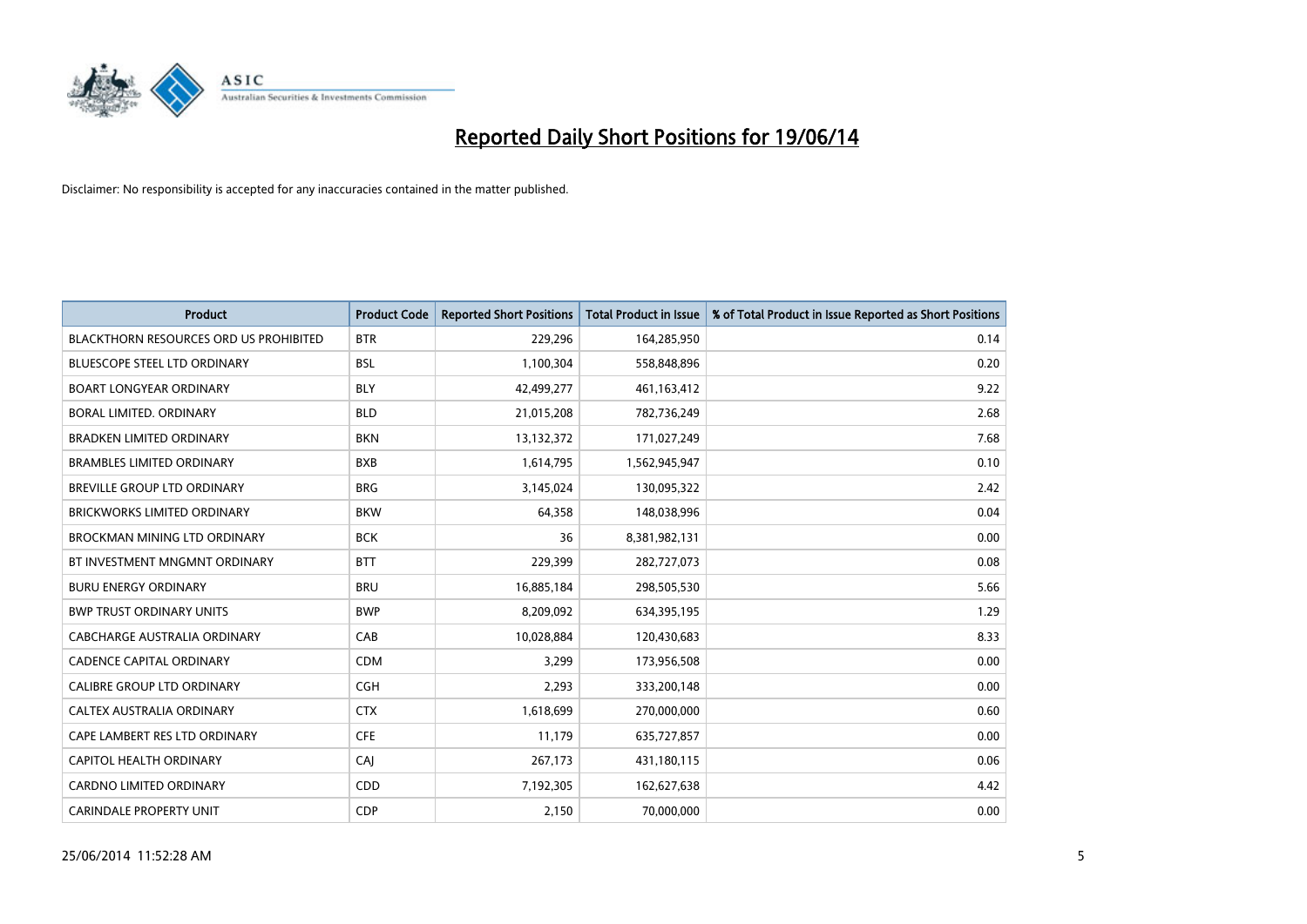

| <b>Product</b>                          | <b>Product Code</b> | <b>Reported Short Positions</b> | <b>Total Product in Issue</b> | % of Total Product in Issue Reported as Short Positions |
|-----------------------------------------|---------------------|---------------------------------|-------------------------------|---------------------------------------------------------|
| CARNARVON PETROLEUM ORDINARY            | <b>CVN</b>          | 8.873                           | 987,176,977                   | 0.00                                                    |
| CARSALES.COM LTD ORDINARY               | <b>CRZ</b>          | 6,758,374                       | 237,828,965                   | 2.84                                                    |
| <b>CASH CONVERTERS ORDINARY</b>         | CCV                 | 10,671,775                      | 428,886,124                   | 2.49                                                    |
| CEDAR WOODS PROP. ORDINARY              | <b>CWP</b>          | 221,149                         | 77,595,785                    | 0.29                                                    |
| CENTRAL PETROLEUM ORDINARY              | <b>CTP</b>          | 1,319,628                       | 348,718,957                   | 0.38                                                    |
| <b>CERAMIC FUEL CELLS ORDINARY</b>      | <b>CFU</b>          | 4,058                           | 2,478,608,474                 | 0.00                                                    |
| CFS RETAIL TRUST GRP STAPLED SECURITIES | <b>CFX</b>          | 65,916,279                      | 3,018,050,810                 | 2.18                                                    |
| <b>CHALLENGER LIMITED ORDINARY</b>      | <b>CGF</b>          | 1,204,496                       | 530,862,585                   | 0.23                                                    |
| CHANDLER MACLEOD LTD ORDINARY           | <b>CMG</b>          | 1                               | 547,985,086                   | 0.00                                                    |
| CHARTER HALL GROUP STAPLED US PROHIBIT. | <b>CHC</b>          | 686,220                         | 347,925,558                   | 0.20                                                    |
| <b>CHARTER HALL RETAIL UNITS</b>        | <b>CQR</b>          | 11,650,259                      | 369,040,750                   | 3.16                                                    |
| <b>CHORUS LIMITED ORDINARY</b>          | <b>CNU</b>          | 110,479                         | 396,369,767                   | 0.03                                                    |
| COAL OF AFRICA LTD ORDINARY             | <b>CZA</b>          | 426                             | 1,048,368,613                 | 0.00                                                    |
| <b>COALSPUR MINES LTD ORDINARY</b>      | <b>CPL</b>          | 3,269,278                       | 641,394,435                   | 0.51                                                    |
| <b>COBAR CONSOLIDATED ORDINARY</b>      | CCU                 | 100,000                         | 329,715,353                   | 0.03                                                    |
| COCA-COLA AMATIL ORDINARY               | <b>CCL</b>          | 7,351,413                       | 763,590,249                   | 0.96                                                    |
| COCHLEAR LIMITED ORDINARY               | <b>COH</b>          | 10,488,325                      | 57,062,020                    | 18.38                                                   |
| <b>COCKATOO COAL ORDINARY</b>           | <b>COK</b>          | 167,987                         | 4,560,196,928                 | 0.00                                                    |
| <b>CODAN LIMITED ORDINARY</b>           | <b>CDA</b>          | 843,624                         | 176,969,924                   | 0.48                                                    |
| COFFEY INTERNATIONAL ORDINARY           | <b>COF</b>          | 7,994                           | 255,833,165                   | 0.00                                                    |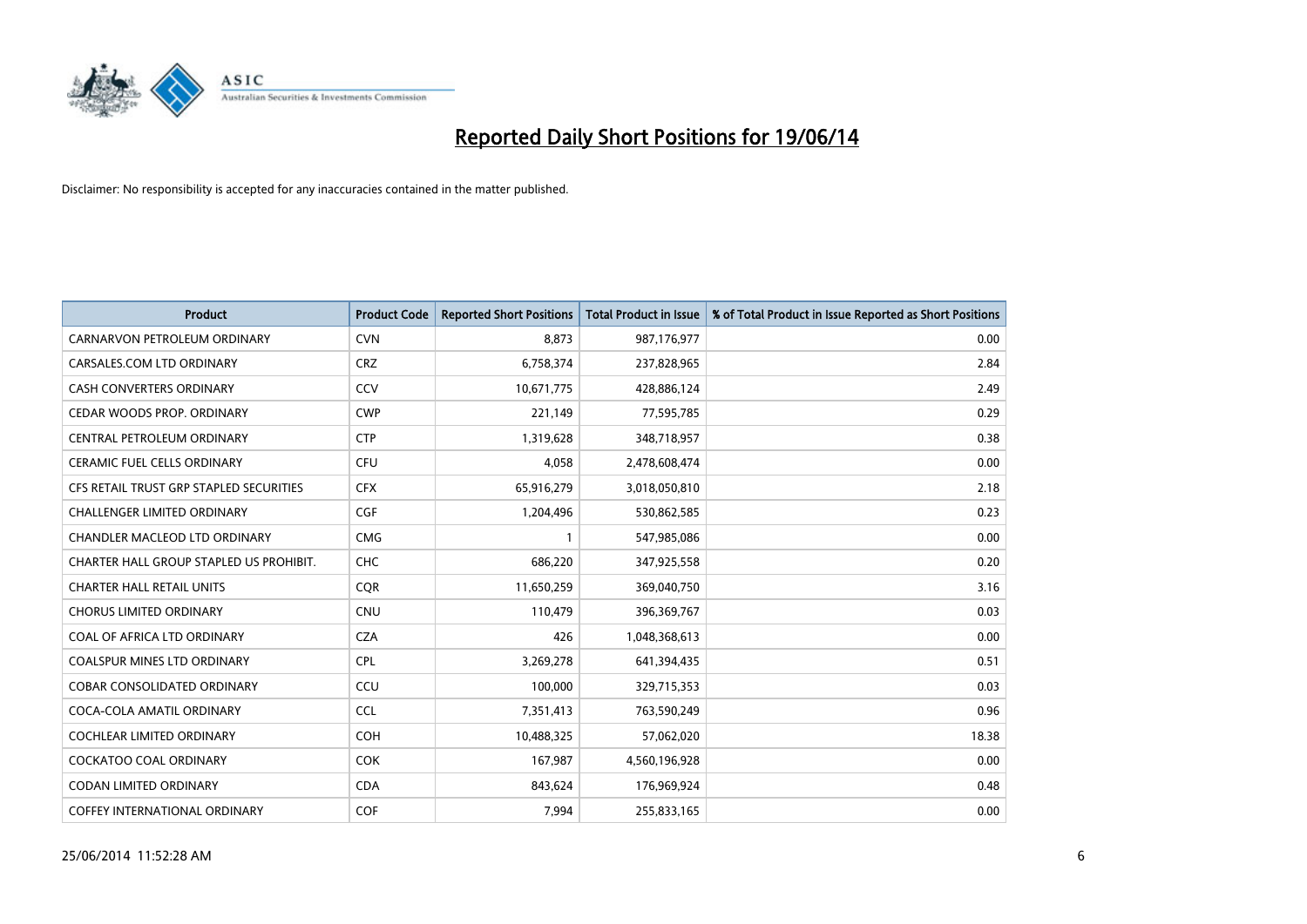

| <b>Product</b>                          | <b>Product Code</b> | <b>Reported Short Positions</b> | <b>Total Product in Issue</b> | % of Total Product in Issue Reported as Short Positions |
|-----------------------------------------|---------------------|---------------------------------|-------------------------------|---------------------------------------------------------|
| <b>COKAL LTD ORDINARY</b>               | <b>CKA</b>          | 6,820                           | 471,103,926                   | 0.00                                                    |
| <b>COLLECTION HOUSE ORDINARY</b>        | <b>CLH</b>          | 2,151,179                       | 129,717,785                   | 1.66                                                    |
| <b>COLLINS FOODS LTD ORDINARY</b>       | <b>CKF</b>          | 64,725                          | 93,000,003                    | 0.07                                                    |
| COMMONWEALTH BANK, ORDINARY             | <b>CBA</b>          | 8,447,516                       | 1,621,319,194                 | 0.52                                                    |
| <b>COMPASS RESOURCES ORDINARY</b>       | <b>CMR</b>          | 7,472                           | 1,403,744,100                 | 0.00                                                    |
| <b>COMPUTERSHARE LTD ORDINARY</b>       | <b>CPU</b>          | 12,672,625                      | 556,203,079                   | 2.28                                                    |
| <b>COOPER ENERGY LTD ORDINARY</b>       | <b>COE</b>          | 2,299                           | 329,235,509                   | 0.00                                                    |
| CORP TRAVEL LIMITED ORDINARY            | <b>CTD</b>          | 343,195                         | 89,890,762                    | 0.38                                                    |
| <b>COVER-MORE GRP LTD ORDINARY</b>      | <b>CVO</b>          | 3,932,243                       | 317,750,000                   | 1.24                                                    |
| <b>CREDIT CORP GROUP ORDINARY</b>       | <b>CCP</b>          | 286,067                         | 46,131,882                    | 0.62                                                    |
| <b>CROMWELL PROP STAPLED SECURITIES</b> | <b>CMW</b>          | 16,172,388                      | 1,727,280,850                 | 0.94                                                    |
| <b>CROWE HORWATH AUS ORDINARY</b>       | <b>CRH</b>          | 451,049                         | 273,005,429                   | 0.17                                                    |
| CROWN RESORTS LTD ORDINARY              | <b>CWN</b>          | 4,191,375                       | 728,394,185                   | 0.58                                                    |
| <b>CSG LIMITED ORDINARY</b>             | <b>CSV</b>          | 397,740                         | 278,973,075                   | 0.14                                                    |
| <b>CSL LIMITED ORDINARY</b>             | <b>CSL</b>          | 732,681                         | 478,179,966                   | 0.15                                                    |
| <b>CSR LIMITED ORDINARY</b>             | <b>CSR</b>          | 14,635,265                      | 506,000,315                   | 2.89                                                    |
| <b>CUDECO LIMITED ORDINARY</b>          | CDU                 | 9,497,850                       | 234,583,408                   | 4.05                                                    |
| DART ENERGY LTD ORDINARY                | <b>DTE</b>          | 691,208                         | 1,108,752,733                 | 0.06                                                    |
| DATA#3 LIMITED ORDINARY                 | <b>DTL</b>          | 429,134                         | 153,974,950                   | 0.28                                                    |
| DAVID JONES LIMITED ORDINARY            | <b>DJS</b>          | 19,879,565                      | 537,137,845                   | 3.70                                                    |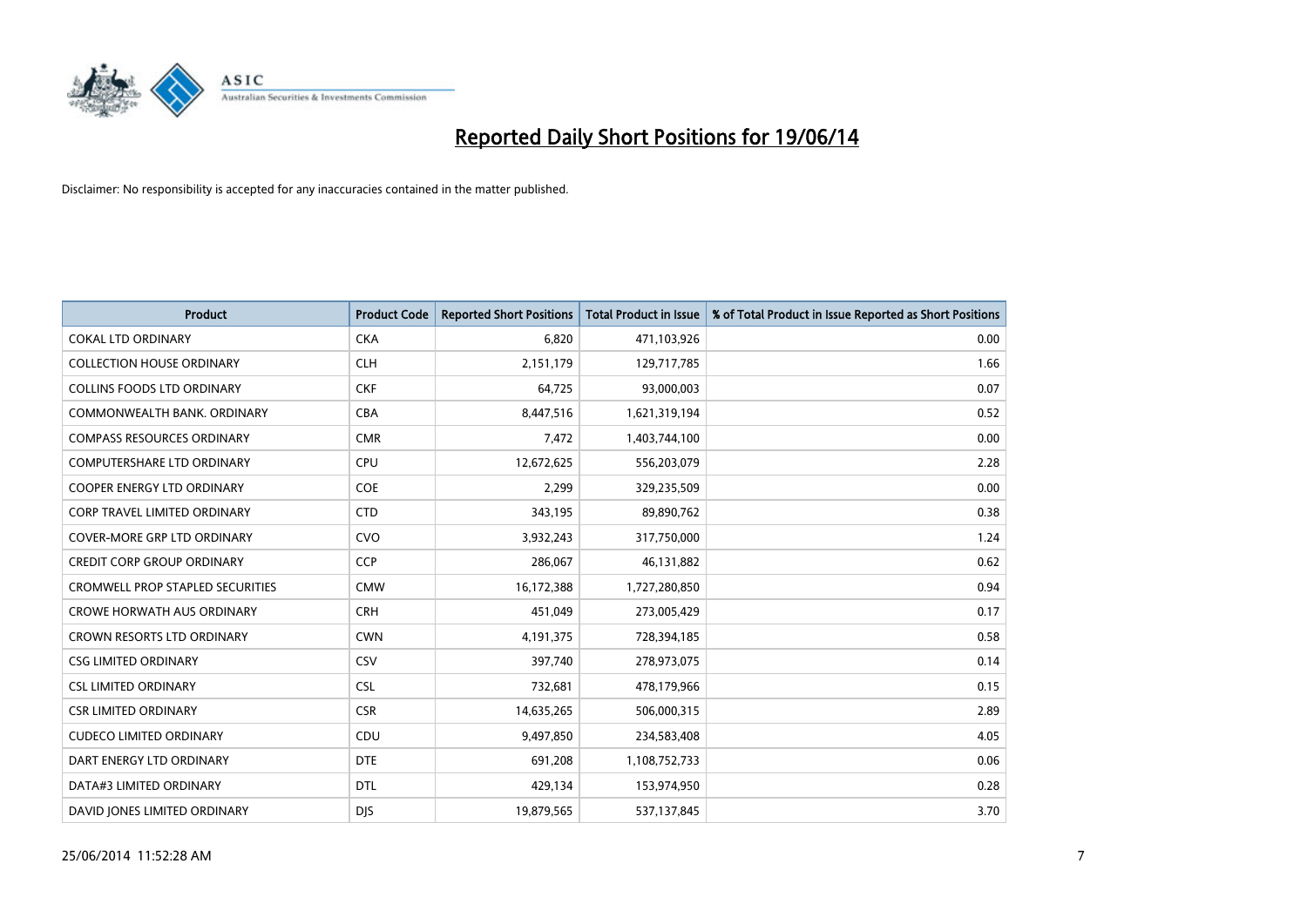

| <b>Product</b>                       | <b>Product Code</b> | <b>Reported Short Positions</b> | <b>Total Product in Issue</b> | % of Total Product in Issue Reported as Short Positions |
|--------------------------------------|---------------------|---------------------------------|-------------------------------|---------------------------------------------------------|
| DECMIL GROUP LIMITED ORDINARY        | <b>DCG</b>          | 1,411,214                       | 168,657,794                   | 0.84                                                    |
| DEEP YELLOW LIMITED ORDINARY         | <b>DYL</b>          | 840                             | 1,617,041,367                 | 0.00                                                    |
| DEXUS PROPERTY GROUP STAPLED UNITS   | <b>DXS</b>          | 12,272,243                      | 5,433,110,810                 | 0.23                                                    |
| DICK SMITH HLDGS ORDINARY            | <b>DSH</b>          | 16,573,769                      | 236,511,364                   | 7.01                                                    |
| DISCOVERY METALS LTD ORDINARY        | <b>DML</b>          | 1,310,235                       | 644,039,581                   | 0.20                                                    |
| DOMINO PIZZA ENTERPR ORDINARY        | <b>DMP</b>          | 2,305,600                       | 85,933,273                    | 2.68                                                    |
| DONACO INTERNATIONAL ORDINARY        | <b>DNA</b>          | 4,650,280                       | 460,178,463                   | 1.01                                                    |
| DOWNER EDI LIMITED ORDINARY          | <b>DOW</b>          | 18,109,046                      | 435,399,975                   | 4.16                                                    |
| DRAGON MINING LTD ORDINARY           | <b>DRA</b>          | 147                             | 88,840,613                    | 0.00                                                    |
| DRILLSEARCH ENERGY ORDINARY          | <b>DLS</b>          | 19,663,182                      | 438,199,072                   | 4.49                                                    |
| DUET GROUP STAPLED US PROHIBIT.      | <b>DUE</b>          | 4,931,616                       | 1,317,809,323                 | 0.37                                                    |
| <b>DULUXGROUP LIMITED ORDINARY</b>   | <b>DLX</b>          | 1,442,530                       | 381,093,950                   | 0.38                                                    |
| <b>DWS LTD ORDINARY</b>              | <b>DWS</b>          | 251,850                         | 132,362,763                   | 0.19                                                    |
| ECHO ENTERTAINMENT ORDINARY          | <b>EGP</b>          | 7,773,495                       | 825,672,730                   | 0.94                                                    |
| <b>ELDERS LIMITED ORDINARY</b>       | <b>ELD</b>          | 19,895,278                      | 455,013,329                   | 4.37                                                    |
| ELEMENTAL MINERALS ORDINARY          | <b>ELM</b>          | 129,129                         | 305,063,391                   | 0.04                                                    |
| <b>EMECO HOLDINGS ORDINARY</b>       | <b>EHL</b>          | 10,596,808                      | 599,675,707                   | 1.77                                                    |
| <b>ENDEAVOUR MIN CORP CDI 1:1</b>    | <b>EVR</b>          | 31,265                          | 57,448,149                    | 0.05                                                    |
| <b>ENERGY RESOURCES ORDINARY 'A'</b> | <b>ERA</b>          | 9,576,779                       | 517,725,062                   | 1.85                                                    |
| <b>ENERGY WORLD CORPOR. ORDINARY</b> | <b>EWC</b>          | 24,270,717                      | 1,734,166,672                 | 1.40                                                    |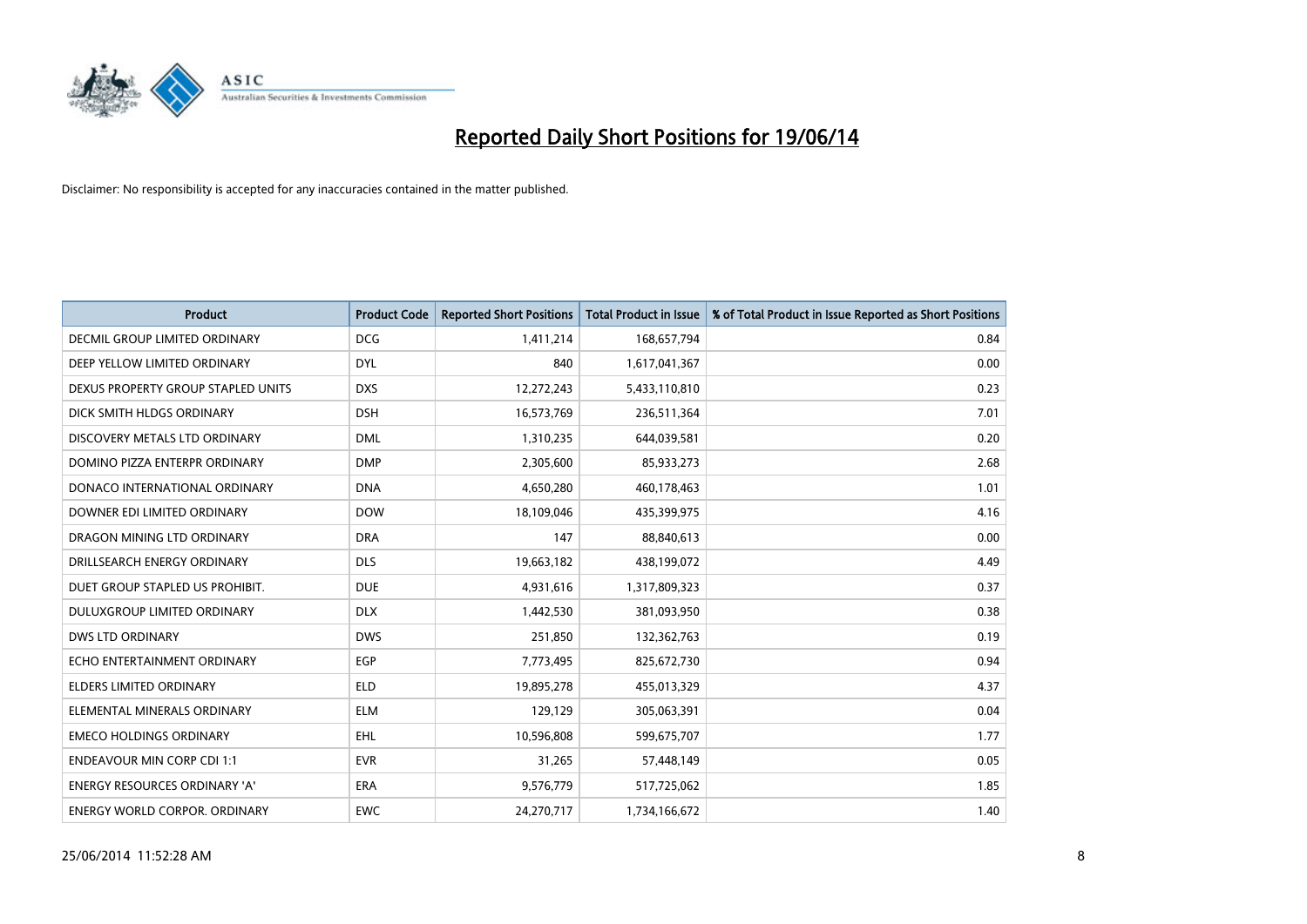

| <b>Product</b>                         | <b>Product Code</b> | <b>Reported Short Positions</b> | <b>Total Product in Issue</b> | % of Total Product in Issue Reported as Short Positions |
|----------------------------------------|---------------------|---------------------------------|-------------------------------|---------------------------------------------------------|
| <b>ENVESTRA LIMITED ORDINARY</b>       | <b>ENV</b>          | 1,678,732                       | 1,796,808,474                 | 0.09                                                    |
| EQUATORIAL RES LTD ORDINARY            | EQX                 | 2,104                           | 122,185,353                   | 0.00                                                    |
| EQUITY TRUSTEES ORDINARY               | EQT                 | 19                              | 19,104,667                    | 0.00                                                    |
| ERM POWER LIMITED ORDINARY             | EPW                 | 779,755                         | 239,269,727                   | 0.33                                                    |
| ETHANE PIPELINE STAPLED SECURITIES     | <b>EPX</b>          | 4,168                           | 69,302,275                    | 0.01                                                    |
| EVOLUTION MINING LTD ORDINARY          | <b>EVN</b>          | 34,174,406                      | 709,989,453                   | 4.81                                                    |
| FAIRFAX MEDIA LTD ORDINARY             | <b>FXI</b>          | 75,720,992                      | 2,351,955,725                 | 3.22                                                    |
| FANTASTIC HOLDINGS ORDINARY            | <b>FAN</b>          | 143,687                         | 103,068,398                   | 0.14                                                    |
| <b>FAR LTD ORDINARY</b>                | <b>FAR</b>          | 7,009,325                       | 2,699,846,742                 | 0.26                                                    |
| FEDERATION CNTRES ORD/UNIT STAPLED SEC | FDC                 | 1,421,493                       | 1,427,641,565                 | 0.10                                                    |
| FINBAR GROUP LIMITED ORDINARY          | FRI                 | 131,570                         | 227,018,204                   | 0.06                                                    |
| FISHER & PAYKEL H. ORDINARY            | <b>FPH</b>          | 6,985                           | 551,623,198                   | 0.00                                                    |
| FLEETWOOD CORP ORDINARY                | <b>FWD</b>          | 2,193,743                       | 60,581,211                    | 3.62                                                    |
| FLETCHER BUILDING ORDINARY             | <b>FBU</b>          | 2,233,403                       | 687,854,788                   | 0.32                                                    |
| FLEXIGROUP LIMITED ORDINARY            | <b>FXL</b>          | 1,924,735                       | 304,096,060                   | 0.63                                                    |
| FLIGHT CENTRE TRAVEL ORDINARY          | <b>FLT</b>          | 5,092,205                       | 100,566,954                   | 5.06                                                    |
| FLINDERS MINES LTD ORDINARY            | <b>FMS</b>          | 18,829,426                      | 2,400,995,602                 | 0.78                                                    |
| FOCUS MINERALS LTD ORDINARY            | <b>FML</b>          | 3,494,244                       | 9,137,375,877                 | 0.04                                                    |
| <b>FOLKESTONE EDU TRUST UNITS</b>      | <b>FET</b>          | 7,030                           | 205,069,661                   | 0.00                                                    |
| FONTERRA SHARE FUND ORDINARY UNITS     | <b>FSF</b>          | 8                               | 105,899,349                   | 0.00                                                    |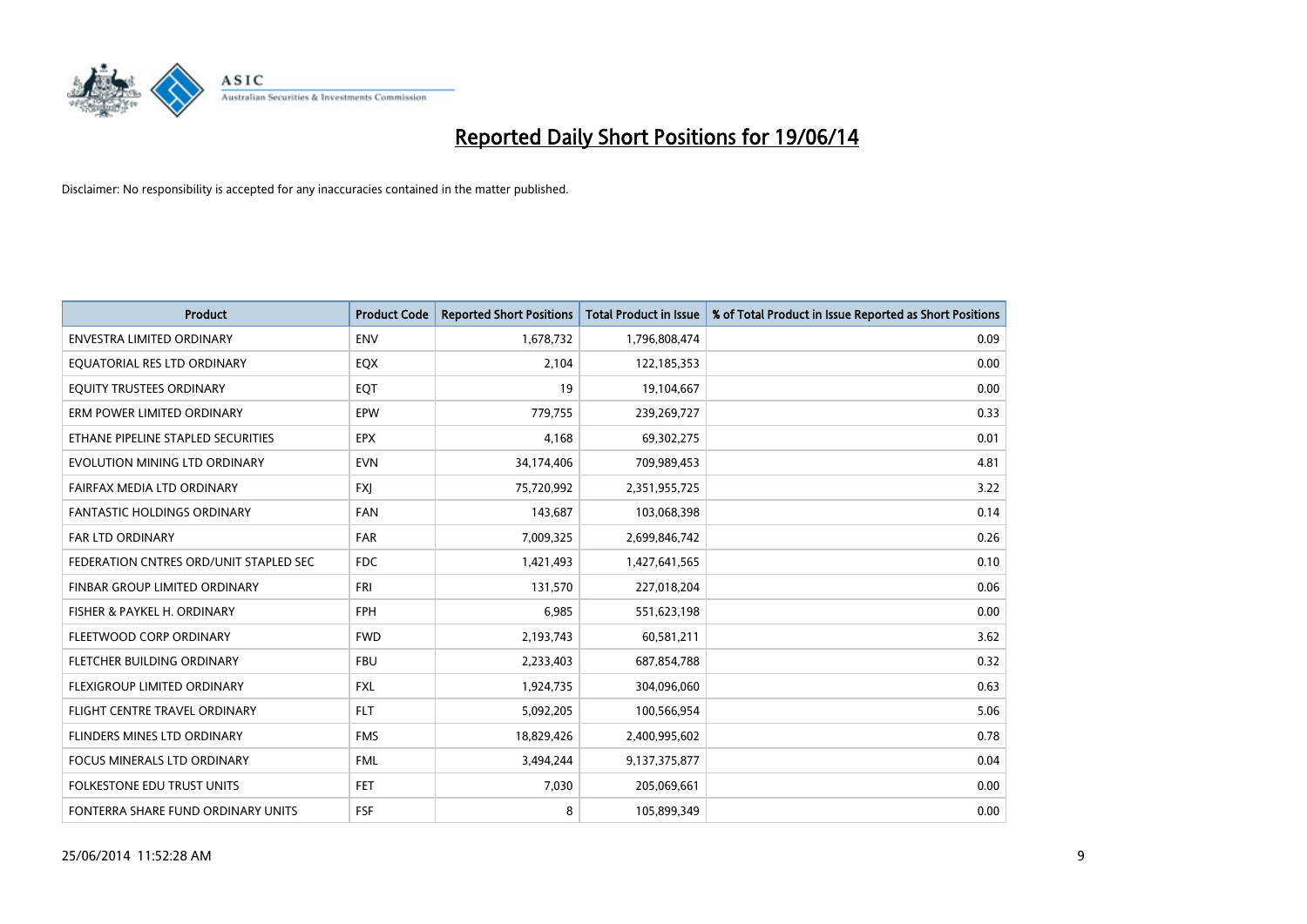

| <b>Product</b>                             | <b>Product Code</b> | <b>Reported Short Positions</b> | <b>Total Product in Issue</b> | % of Total Product in Issue Reported as Short Positions |
|--------------------------------------------|---------------------|---------------------------------|-------------------------------|---------------------------------------------------------|
| <b>FORGE GROUP LIMITED ORDINARY</b>        | FGE                 | 2,058,938                       | 86,169,014                    | 2.39                                                    |
| FORTESCUE METALS GRP ORDINARY              | <b>FMG</b>          | 199,497,775                     | 3,113,798,151                 | 6.41                                                    |
| FREEDOM FOOD LTD ORDINARY                  | <b>FNP</b>          | 13,870                          | 150,645,371                   | 0.01                                                    |
| <b>G.U.D. HOLDINGS ORDINARY</b>            | GUD                 | 3,187,160                       | 70,939,492                    | 4.49                                                    |
| <b>G8 EDUCATION LIMITED ORDINARY</b>       | <b>GEM</b>          | 9,240,087                       | 330,941,088                   | 2.79                                                    |
| <b>GALAXY RESOURCES ORDINARY</b>           | <b>GXY</b>          | 188,324                         | 1,027,077,829                 | 0.02                                                    |
| <b>GDI PROPERTY GRP STAPLED SECURITIES</b> | <b>GDI</b>          | 187,031                         | 567,575,025                   | 0.03                                                    |
| <b>GENESIS ENERGY LTD ORDINARY</b>         | <b>GNE</b>          | 18,000                          | 1,000,000,000                 | 0.00                                                    |
| <b>GENETIC TECHNOLOGIES ORDINARY</b>       | <b>GTG</b>          | 1,185,000                       | 590,948,752                   | 0.20                                                    |
| <b>GENWORTH MORTGAGE ORDINARY</b>          | <b>GMA</b>          | 271,000                         | 650,000,000                   | 0.04                                                    |
| <b>GEODYNAMICS LIMITED ORDINARY</b>        | GDY                 | 819                             | 435,880,130                   | 0.00                                                    |
| <b>GINDALBIE METALS LTD ORDINARY</b>       | GBG                 | 34,522,339                      | 1,494,007,381                 | 2.31                                                    |
| <b>GOLD ROAD RES LTD ORDINARY</b>          | GOR                 | 906,703                         | 513,619,042                   | 0.18                                                    |
| <b>GOODMAN FIELDER, ORDINARY</b>           | GFF                 | 12,636,275                      | 1,955,559,207                 | 0.65                                                    |
| <b>GOODMAN GROUP STAPLED</b>               | <b>GMG</b>          | 9,758,264                       | 1,727,685,976                 | 0.56                                                    |
| <b>GPT GROUP STAPLED SEC.</b>              | GPT                 | 5,628,009                       | 1,685,460,955                 | 0.33                                                    |
| <b>GRAINCORP LIMITED A CLASS ORDINARY</b>  | <b>GNC</b>          | 10,507,089                      | 228,855,628                   | 4.59                                                    |
| <b>GRANGE RESOURCES. ORDINARY</b>          | <b>GRR</b>          | 6,924,562                       | 1,157,097,869                 | 0.60                                                    |
| <b>GREENCROSS LIMITED ORDINARY</b>         | <b>GXL</b>          | 616,486                         | 90,893,174                    | 0.68                                                    |
| <b>GREENLAND MIN EN LTD ORDINARY</b>       | GGG                 | 6,329,235                       | 576,452,827                   | 1.10                                                    |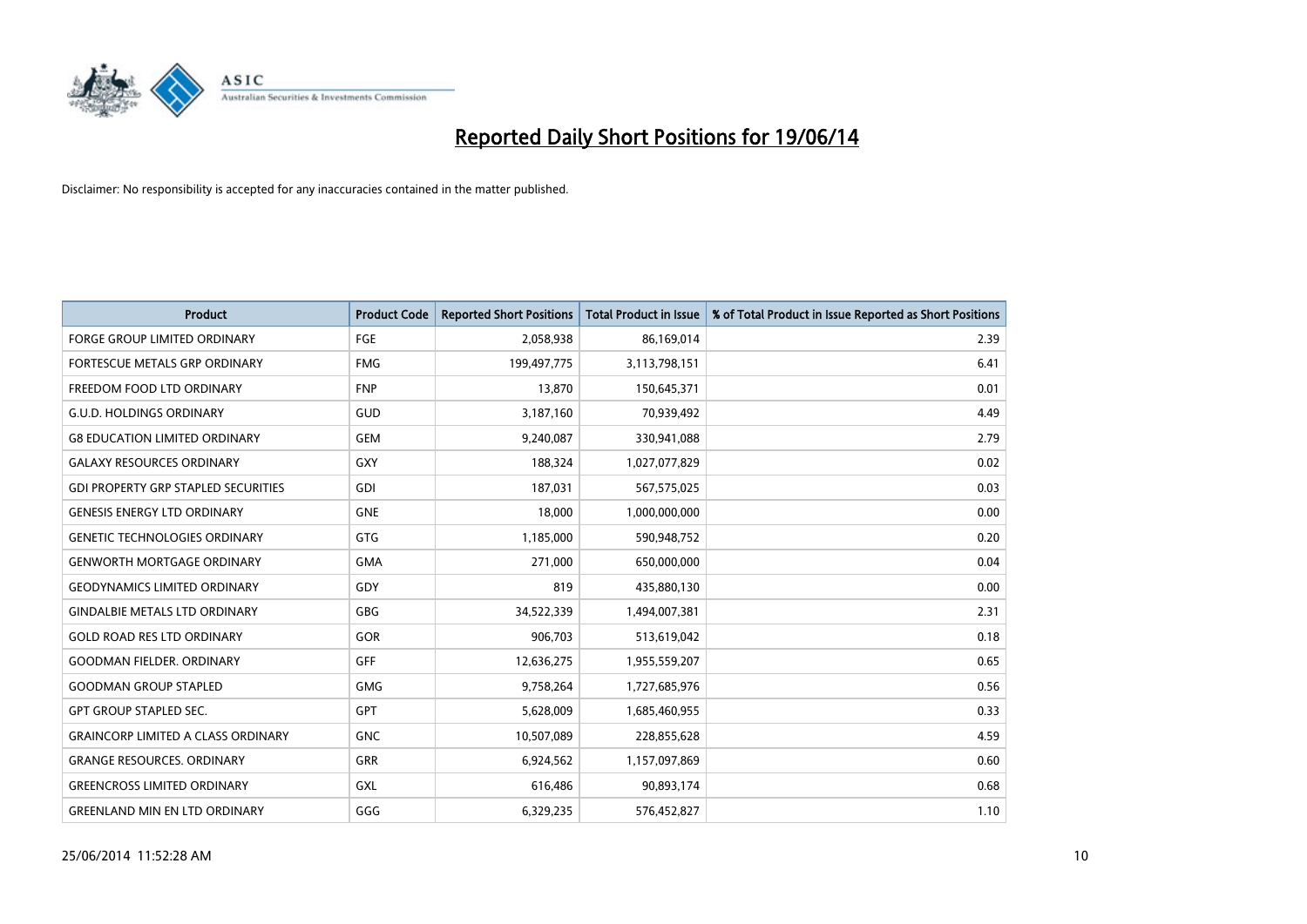

| Product                                          | <b>Product Code</b> | <b>Reported Short Positions</b> | <b>Total Product in Issue</b> | % of Total Product in Issue Reported as Short Positions |
|--------------------------------------------------|---------------------|---------------------------------|-------------------------------|---------------------------------------------------------|
| GREENLAND MIN EN LTD RIGHTS 26-JUN-14            | GGGR                | 703,896                         | 88,685,050                    | 0.79                                                    |
| <b>GROWTHPOINT PROPERTY ORD/UNIT STAPLED SEC</b> | GOZ                 | 425,608                         | 488,029,437                   | 0.09                                                    |
| <b>GRYPHON MINERALS LTD ORDINARY</b>             | GRY                 | 4,109,539                       | 401,011,505                   | 1.02                                                    |
| <b>GUILDFORD COAL LTD ORDINARY</b>               | <b>GUF</b>          | 7,179,115                       | 761,857,020                   | 0.94                                                    |
| <b>GUINNESS PEAT GROUP. CDI 1:1</b>              | GPG                 | 1,925                           | 171,244,089                   | 0.00                                                    |
| <b>GWA GROUP LTD ORDINARY</b>                    | <b>GWA</b>          | 16,257,109                      | 306,533,770                   | 5.30                                                    |
| <b>HANSEN TECHNOLOGIES ORDINARY</b>              | <b>HSN</b>          | 9,810                           | 161,209,642                   | 0.01                                                    |
| HARVEY NORMAN ORDINARY                           | <b>HVN</b>          | 60,882,429                      | 1,062,316,784                 | 5.73                                                    |
| <b>HENDERSON GROUP CDI 1:1</b>                   | <b>HGG</b>          | 1,544,091                       | 667,097,807                   | 0.23                                                    |
| HFA HOLDINGS LIMITED ORDINARY                    | <b>HFA</b>          | 3,809                           | 118,738,157                   | 0.00                                                    |
| HIGHFIELD RES LTD ORDINARY                       | <b>HFR</b>          | 81,294                          | 135,500,003                   | 0.06                                                    |
| <b>HIGHLANDS PACIFIC ORDINARY</b>                | <b>HIG</b>          | 3,153                           | 854,261,346                   | 0.00                                                    |
| HILLGROVE RES LTD ORDINARY                       | <b>HGO</b>          | 272,398                         | 1,180,889,221                 | 0.02                                                    |
| <b>HILLS LTD ORDINARY</b>                        | <b>HIL</b>          | 38,726                          | 234,673,087                   | 0.02                                                    |
| HORIZON OIL LIMITED ORDINARY                     | <b>HZN</b>          | 66,675,815                      | 1,301,981,265                 | 5.12                                                    |
| HOTEL PROPERTY STAPLED                           | HPI                 | 13,458                          | 132,870,000                   | 0.01                                                    |
| <b>IBUY GROUP LTD ORDINARY</b>                   | <b>IBY</b>          | 4,008,988                       | 426,069,834                   | 0.94                                                    |
| <b>ICAR ASIA LTD ORDINARY</b>                    | ICQ                 | 29,000                          | 122,287,174                   | 0.02                                                    |
| <b>ICON ENERGY LIMITED ORDINARY</b>              | <b>ICN</b>          | 27,075                          | 615,774,351                   | 0.00                                                    |
| <b>IINET LIMITED ORDINARY</b>                    | <b>IIN</b>          | 3,358,075                       | 161,238,847                   | 2.08                                                    |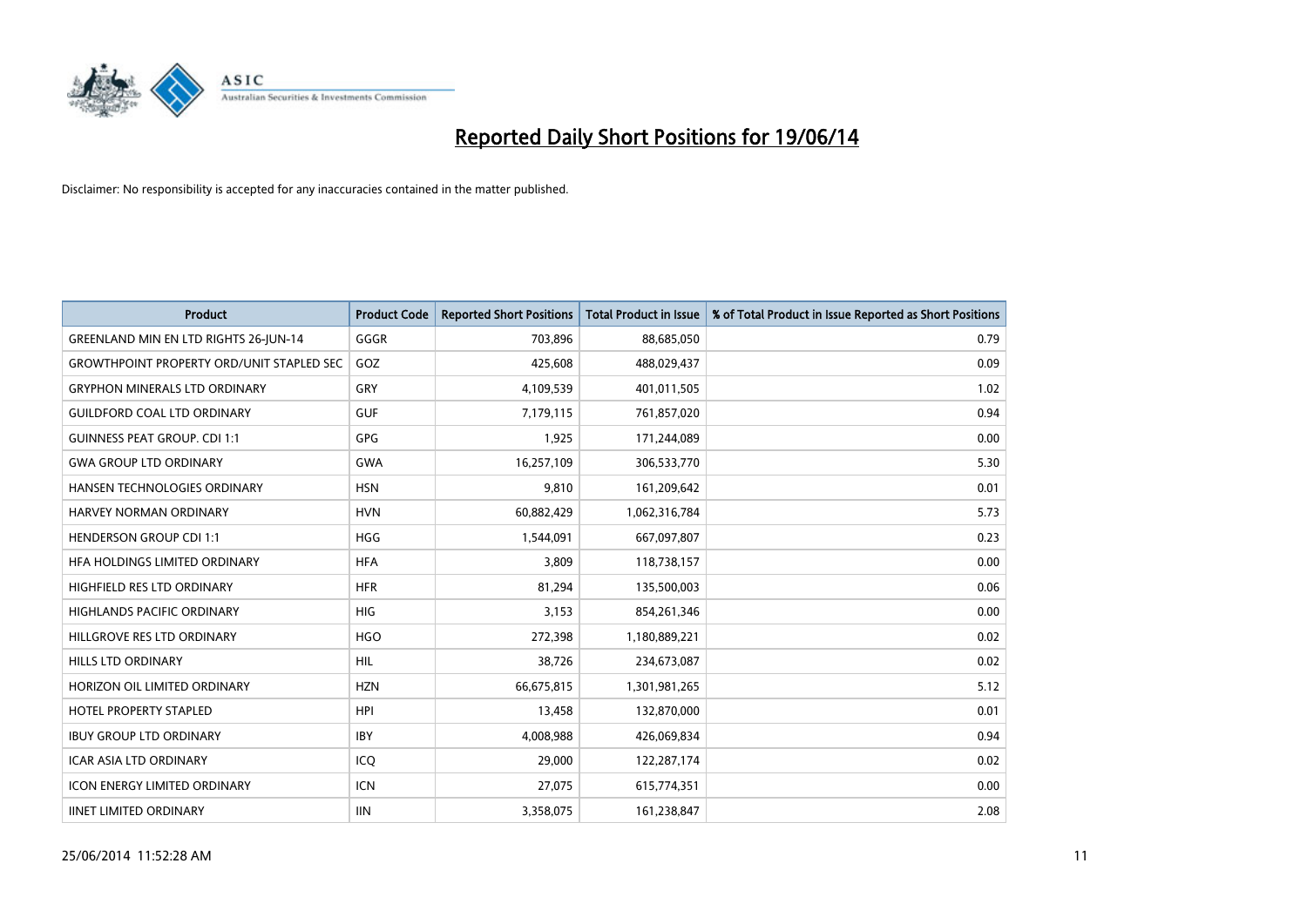

| <b>Product</b>                                  | <b>Product Code</b> | <b>Reported Short Positions</b> | <b>Total Product in Issue</b> | % of Total Product in Issue Reported as Short Positions |
|-------------------------------------------------|---------------------|---------------------------------|-------------------------------|---------------------------------------------------------|
| <b>ILUKA RESOURCES ORDINARY</b>                 | ILU                 | 40,652,109                      | 418,700,517                   | 9.71                                                    |
| <b>IMDEX LIMITED ORDINARY</b>                   | <b>IMD</b>          | 4,158,253                       | 212,110,368                   | 1.96                                                    |
| <b>INCITEC PIVOT ORDINARY</b>                   | IPL                 | 26,351,455                      | 1,644,919,097                 | 1.60                                                    |
| INDEPENDENCE GROUP ORDINARY                     | <b>IGO</b>          | 325,579                         | 233,323,905                   | 0.14                                                    |
| <b>INDOCHINE MINING LTD ORDINARY</b>            | <b>IDC</b>          | 18,008                          | 1,095,830,301                 | 0.00                                                    |
| <b>INDOPHIL RESOURCES ORDINARY</b>              | <b>IRN</b>          | 136,069                         | 1,203,146,194                 | 0.01                                                    |
| <b>INDUSTRIA REIT STAPLED</b>                   | <b>IDR</b>          | 126,685                         | 125,000,001                   | 0.10                                                    |
| <b>INFIGEN ENERGY STAPLED SECURITIES</b>        | <b>IFN</b>          | 2,473,788                       | 764,993,434                   | 0.32                                                    |
| <b>INFOMEDIA LTD ORDINARY</b>                   | IFM                 | 100,000                         | 306,766,855                   | 0.03                                                    |
| INGENIA GROUP STAPLED SECURITIES                | <b>INA</b>          | 2,533,778                       | 676,240,232                   | 0.37                                                    |
| <b>INSURANCE AUSTRALIA ORDINARY</b>             | IAG                 | 15,939,356                      | 2,341,618,048                 | 0.68                                                    |
| <b>INTREPID MINES ORDINARY</b>                  | IAU                 | 5,176,956                       | 557,240,743                   | 0.93                                                    |
| <b>INVESTA OFFICE FUND STAPLED SECURITIES</b>   | <b>IOF</b>          | 636.142                         | 614,047,458                   | 0.10                                                    |
| <b>INVOCARE LIMITED ORDINARY</b>                | <b>IVC</b>          | 4,550,332                       | 110,030,298                   | 4.14                                                    |
| <b>IOOF HOLDINGS LTD ORDINARY</b>               | IFL                 | 3,795,764                       | 232,118,034                   | 1.64                                                    |
| <b>IPROPERTY GROUP LTD ORDINARY</b>             | <b>IPP</b>          | 2,134,598                       | 181,703,204                   | 1.17                                                    |
| <b>IRESS LIMITED ORDINARY</b>                   | <b>IRE</b>          | 3,799,493                       | 158,585,126                   | 2.40                                                    |
| <b>IRON ORE HOLDINGS ORDINARY</b>               | <b>IOH</b>          | 26,197                          | 161,174,005                   | 0.02                                                    |
| <b>ISELECT LTD ORDINARY</b>                     | <b>ISU</b>          | 350,733                         | 260,889,894                   | 0.13                                                    |
| <b>IAMES HARDIE INDUST CHESS DEPOSITARY INT</b> | <b>IHX</b>          | 3,361,858                       | 445,559,924                   | 0.75                                                    |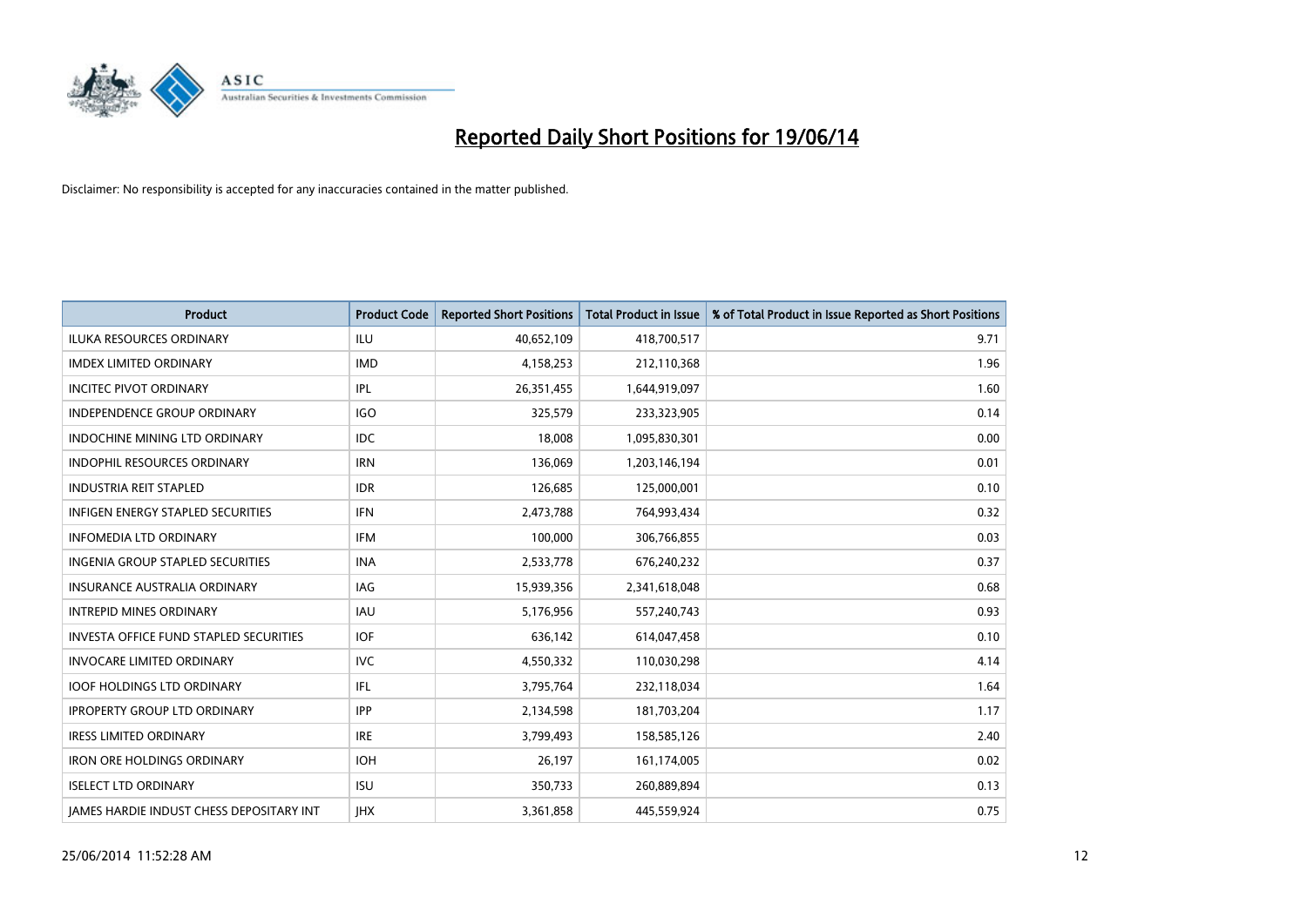

| <b>Product</b>                        | <b>Product Code</b> | <b>Reported Short Positions</b> | <b>Total Product in Issue</b> | % of Total Product in Issue Reported as Short Positions |
|---------------------------------------|---------------------|---------------------------------|-------------------------------|---------------------------------------------------------|
| <b>JAPARA HEALTHCARE LT ORDINARY</b>  | <b>IHC</b>          | 9,373,895                       | 262,500,000                   | 3.57                                                    |
| <b>JB HI-FI LIMITED ORDINARY</b>      | <b>JBH</b>          | 12,218,961                      | 100,385,400                   | 12.17                                                   |
| <b>KAGARA LTD ORDINARY</b>            | KZL                 | 4,528,204                       | 798,953,117                   | 0.57                                                    |
| KAROON GAS AUSTRALIA ORDINARY         | <b>KAR</b>          | 12,341,004                      | 255,841,581                   | 4.82                                                    |
| KATHMANDU HOLD LTD ORDINARY           | <b>KMD</b>          | 2,404,827                       | 200,633,469                   | 1.20                                                    |
| <b>KBL MINING LIMITED ORDINARY</b>    | <b>KBL</b>          | 1,820                           | 393,535,629                   | 0.00                                                    |
| KINGSGATE CONSOLID. ORDINARY          | <b>KCN</b>          | 5,589,728                       | 223,584,937                   | 2.50                                                    |
| KINGSROSE MINING LTD ORDINARY         | <b>KRM</b>          | 357,062                         | 358,611,493                   | 0.10                                                    |
| LEIGHTON HOLDINGS ORDINARY            | LEI                 | 6,947,855                       | 338,503,563                   | 2.05                                                    |
| LEND LEASE GROUP UNIT/ORD STAPLED     | <b>LLC</b>          | 5,845,865                       | 577,475,833                   | 1.01                                                    |
| LIQUEFIED NATURAL ORDINARY            | <b>LNG</b>          | 1,889,897                       | 446,279,015                   | 0.42                                                    |
| LOGICAMMS LIMITED ORDINARY            | <b>LCM</b>          | 36,000                          | 71,178,179                    | 0.05                                                    |
| LYCOPODIUM LIMITED ORDINARY           | LYL                 | 4.870                           | 38,965,103                    | 0.01                                                    |
| LYNAS CORPORATION ORDINARY            | <b>LYC</b>          | 114,415,926                     | 2,333,661,566                 | 4.90                                                    |
| <b>M2 GRP LTD ORDINARY</b>            | <b>MTU</b>          | 16,764,612                      | 180,431,516                   | 9.29                                                    |
| <b>MACA LIMITED ORDINARY</b>          | <b>MLD</b>          | 73,608                          | 202,676,373                   | 0.04                                                    |
| <b>MACMAHON HOLDINGS ORDINARY</b>     | MAH                 | 156,541                         | 1,261,699,966                 | 0.01                                                    |
| MACO ATLAS ROADS GRP ORDINARY STAPLED | <b>MQA</b>          | 3,740,038                       | 487,230,540                   | 0.77                                                    |
| MACQUARIE GROUP LTD ORDINARY          | <b>MOG</b>          | 1,184,034                       | 321,174,728                   | 0.37                                                    |
| MAGELLAN FIN GRP LTD ORDINARY         | <b>MFG</b>          | 2,508,490                       | 158,842,157                   | 1.58                                                    |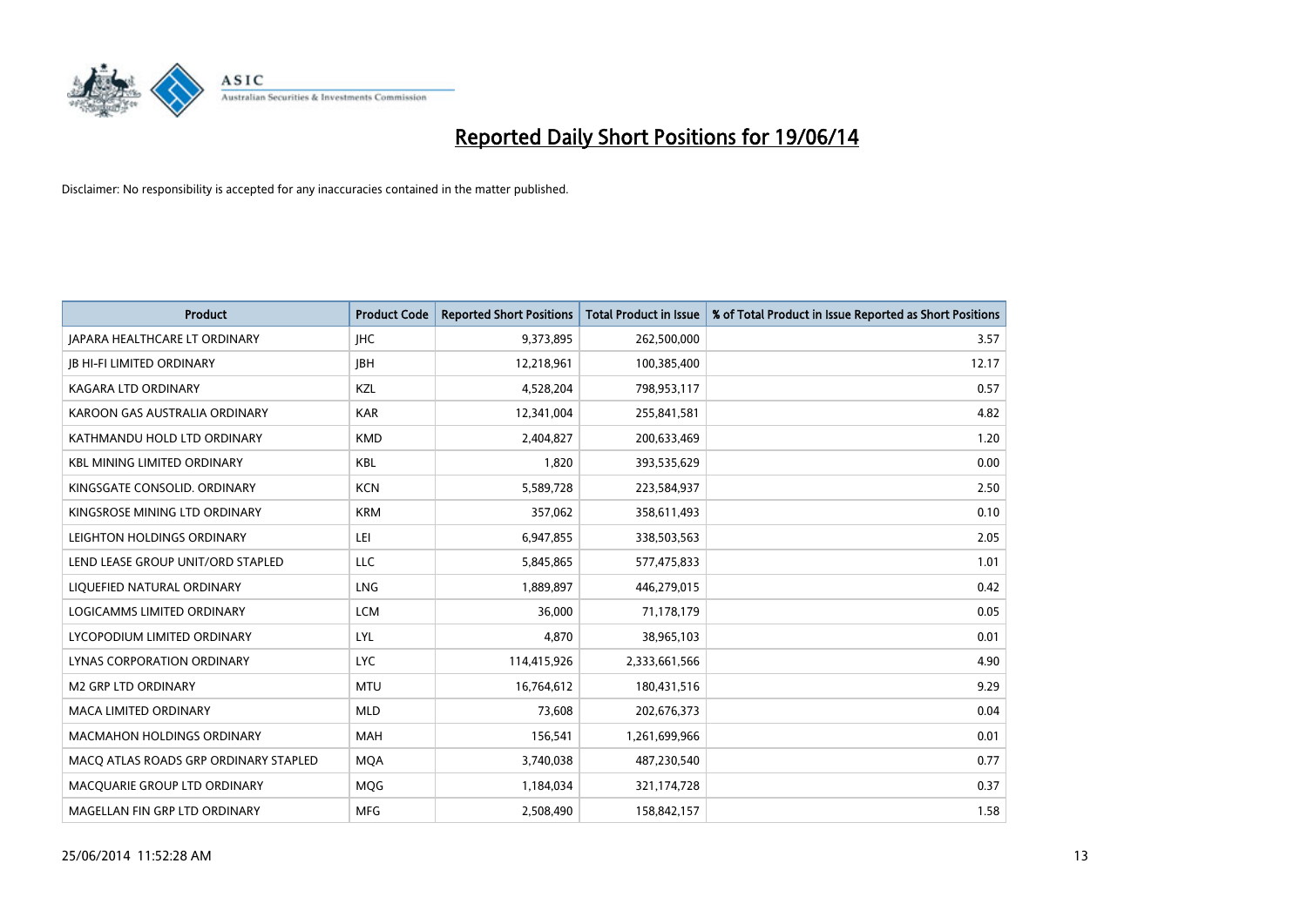

| <b>Product</b>                       | <b>Product Code</b> | <b>Reported Short Positions</b> | <b>Total Product in Issue</b> | % of Total Product in Issue Reported as Short Positions |
|--------------------------------------|---------------------|---------------------------------|-------------------------------|---------------------------------------------------------|
| <b>MATRIX C &amp; E LTD ORDINARY</b> | <b>MCE</b>          | 2,765,519                       | 94,555,428                    | 2.92                                                    |
| MAVERICK DRILLING ORDINARY           | <b>MAD</b>          | 4,754,577                       | 533,885,763                   | 0.89                                                    |
| <b>MAXITRANS INDUSTRIES ORDINARY</b> | <b>MXI</b>          | 473,235                         | 185,075,653                   | 0.26                                                    |
| MAYNE PHARMA LTD ORDINARY            | <b>MYX</b>          | 1,851,242                       | 586,651,477                   | 0.32                                                    |
| <b>MCALEESE LTD ORDINARY</b>         | <b>MCS</b>          | 3,244                           | 287,365,502                   | 0.00                                                    |
| MCMILLAN SHAKESPEARE ORDINARY        | <b>MMS</b>          | 495,096                         | 74,523,965                    | 0.66                                                    |
| <b>MCPHERSON'S LTD ORDINARY</b>      | <b>MCP</b>          | 126,049                         | 95,434,645                    | 0.13                                                    |
| MEDUSA MINING LTD ORDINARY           | <b>MML</b>          | 6,390,962                       | 207,794,301                   | 3.08                                                    |
| MELBOURNE IT LIMITED ORDINARY        | <b>MLB</b>          | 145,414                         | 92,944,392                    | 0.16                                                    |
| <b>MERMAID MARINE ORDINARY</b>       | <b>MRM</b>          | 5,385,210                       | 366,766,098                   | 1.47                                                    |
| MESOBLAST LIMITED ORDINARY           | <b>MSB</b>          | 14,437,703                      | 321,616,694                   | 4.49                                                    |
| METALS X LIMITED ORDINARY            | <b>MLX</b>          | 1,315,609                       | 1,655,386,110                 | 0.08                                                    |
| METCASH LIMITED ORDINARY             | <b>MTS</b>          | 94,565,735                      | 888,338,048                   | 10.65                                                   |
| METMINCO LIMITED ORDINARY            | <b>MNC</b>          | 142,147                         | 1,749,543,023                 | 0.01                                                    |
| MIGHTY RIVER POWER ORDINARY          | <b>MYT</b>          | 3,674,312                       | 1,400,012,517                 | 0.26                                                    |
| MINCOR RESOURCES NL ORDINARY         | <b>MCR</b>          | 34,975                          | 188,208,274                   | 0.02                                                    |
| MINERAL DEPOSITS ORDINARY            | <b>MDL</b>          | 944,099                         | 103,538,786                   | 0.91                                                    |
| MINERAL RESOURCES. ORDINARY          | <b>MIN</b>          | 12,768,055                      | 186,556,246                   | 6.84                                                    |
| MINT WIRELESS ORDINARY               | <b>MNW</b>          | 1,314,030                       | 450,872,395                   | 0.29                                                    |
| MIRABELA NICKEL LTD ORDINARY         | <b>MBN</b>          | 18,455,648                      | 876,801,147                   | 2.10                                                    |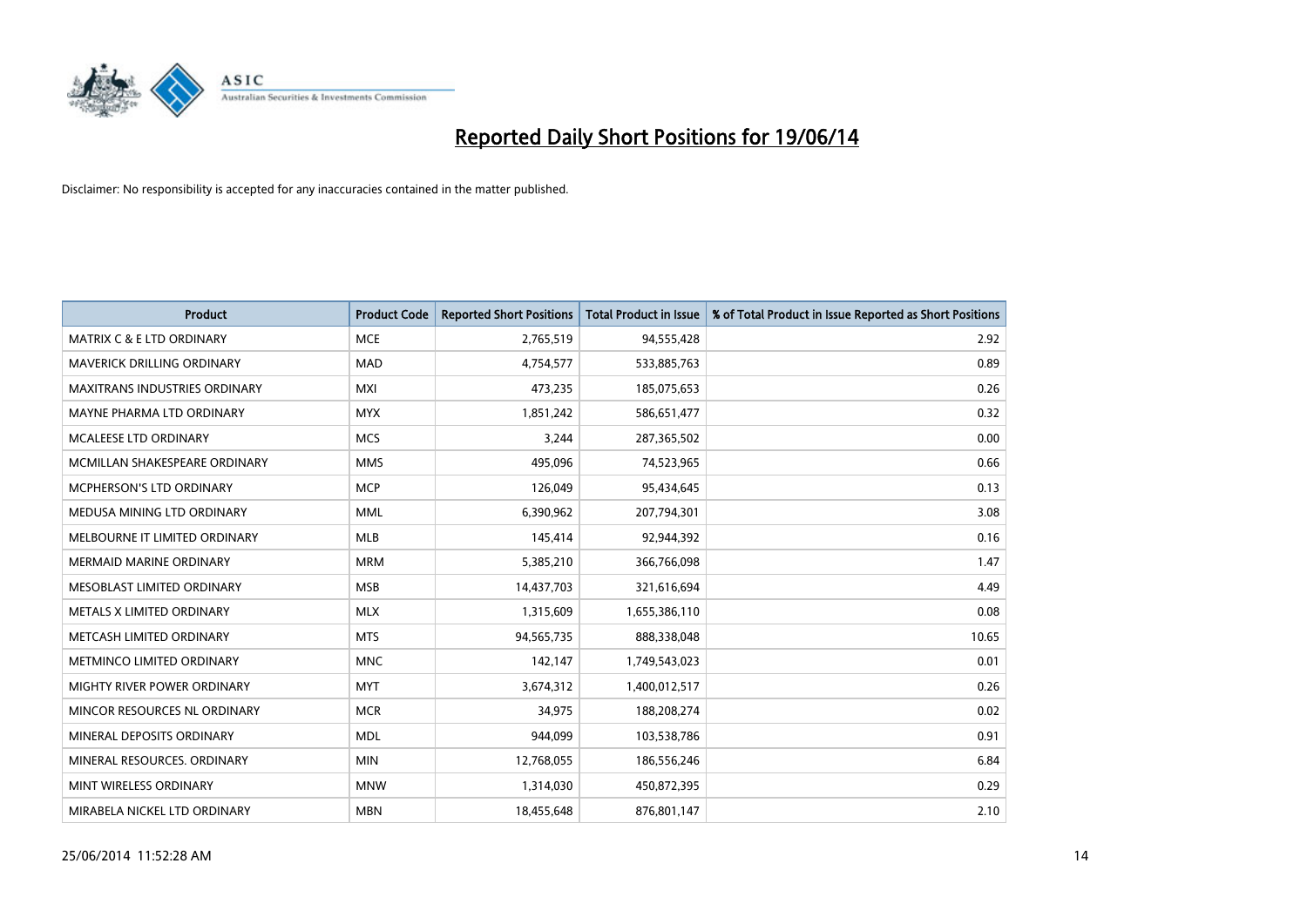

| <b>Product</b>                     | <b>Product Code</b> | <b>Reported Short Positions</b> | <b>Total Product in Issue</b> | % of Total Product in Issue Reported as Short Positions |
|------------------------------------|---------------------|---------------------------------|-------------------------------|---------------------------------------------------------|
| MIRVAC GROUP STAPLED SECURITIES    | <b>MGR</b>          | 7,948,395                       | 3,692,279,772                 | 0.22                                                    |
| MOLOPO ENERGY LTD ORDINARY         | <b>MPO</b>          | 242,623                         | 248,520,949                   | 0.10                                                    |
| <b>MONADELPHOUS GROUP ORDINARY</b> | <b>MND</b>          | 11,866,905                      | 92,679,570                    | 12.80                                                   |
| MORTGAGE CHOICE LTD ORDINARY       | <b>MOC</b>          | 74,184                          | 123,780,387                   | 0.06                                                    |
| <b>MOUNT GIBSON IRON ORDINARY</b>  | <b>MGX</b>          | 12,523,194                      | 1,090,584,232                 | 1.15                                                    |
| MULTIPLEX SITES SITES              | <b>MXUPA</b>        | 1,725                           | 4,500,000                     | 0.04                                                    |
| MURCHISON METALS LTD ORDINARY      | <b>MMX</b>          | 215,291                         | 450,497,346                   | 0.05                                                    |
| MYER HOLDINGS LTD ORDINARY         | <b>MYR</b>          | 61,676,913                      | 585,684,551                   | 10.53                                                   |
| <b>MYSTATE LIMITED ORDINARY</b>    | <b>MYS</b>          | 54,644                          | 87,261,995                    | 0.06                                                    |
| NANOSONICS LIMITED ORDINARY        | <b>NAN</b>          | 1,691,639                       | 263,798,826                   | 0.64                                                    |
| NATIONAL AUST. BANK ORDINARY       | <b>NAB</b>          | 6,564,479                       | 2,353,916,258                 | 0.28                                                    |
| NATIONAL STORAGE STAPLED           | <b>NSR</b>          | 319,220                         | 244,897,096                   | 0.13                                                    |
| NAVITAS LIMITED ORDINARY           | <b>NVT</b>          | 3,138,823                       | 375,712,581                   | 0.84                                                    |
| NEARMAP LTD ORDINARY               | <b>NEA</b>          | 501,373                         | 337,346,101                   | 0.15                                                    |
| NEON ENERGY LIMITED ORDINARY       | <b>NEN</b>          | 708,976                         | 553,037,848                   | 0.13                                                    |
| NEUREN PHARMACEUT. ORDINARY        | <b>NEU</b>          | 225,038                         | 1,552,012,026                 | 0.01                                                    |
| NEW HOPE CORPORATION ORDINARY      | <b>NHC</b>          | 1,228,981                       | 830,933,112                   | 0.15                                                    |
| NEWCREST MINING ORDINARY           | <b>NCM</b>          | 13,778,804                      | 766,510,971                   | 1.80                                                    |
| NEWS CORP A NON-VOTING CDI         | <b>NWSLV</b>        | 396,524                         | 3,111,659                     | 12.74                                                   |
| NEWS CORP B VOTING CDI             | <b>NWS</b>          | 2,212,210                       | 21,481,870                    | 10.30                                                   |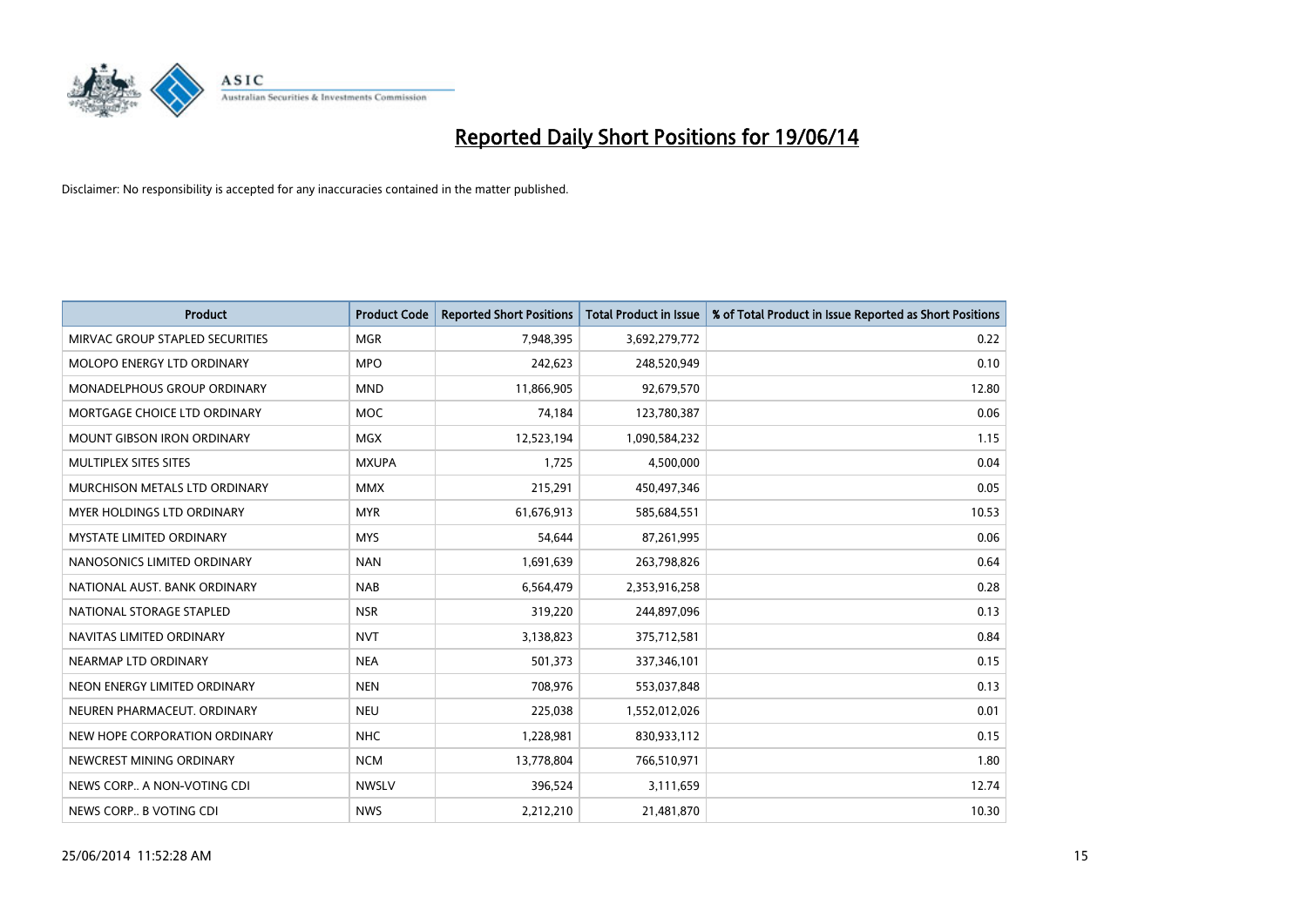

| <b>Product</b>                        | <b>Product Code</b> | <b>Reported Short Positions</b> | <b>Total Product in Issue</b> | % of Total Product in Issue Reported as Short Positions |
|---------------------------------------|---------------------|---------------------------------|-------------------------------|---------------------------------------------------------|
| NEWSAT LIMITED ORDINARY               | <b>NWT</b>          | 7,401,052                       | 612,199,841                   | 1.21                                                    |
| NEXTDC LIMITED ORDINARY               | <b>NXT</b>          | 15,821,859                      | 193,154,486                   | 8.19                                                    |
| NEXUS ENERGY LIMITED ORDINARY         | <b>NXS</b>          | 83,985                          | 1,330,219,459                 | 0.01                                                    |
| NIB HOLDINGS LIMITED ORDINARY         | <b>NHF</b>          | 2,159,436                       | 439,004,182                   | 0.49                                                    |
| NICK SCALI LIMITED ORDINARY           | <b>NCK</b>          | $\mathbf{1}$                    | 81,000,000                    | 0.00                                                    |
| NIDO PETROLEUM ORDINARY               | <b>NDO</b>          | 47,402                          | 2,048,317,635                 | 0.00                                                    |
| NINE ENTERTAINMENT ORDINARY           | <b>NEC</b>          | 8,753,398                       | 940,295,023                   | 0.93                                                    |
| NOBLE MINERAL RES ORDINARY            | <b>NMG</b>          | 2,365,726                       | 666,397,952                   | 0.36                                                    |
| NORTHERN IRON LTD ORDINARY            | <b>NFE</b>          | 20,000                          | 484,405,314                   | 0.00                                                    |
| NORTHERN STAR ORDINARY                | <b>NST</b>          | 1,759,156                       | 578,591,915                   | 0.30                                                    |
| NOVOGEN LIMITED ORDINARY              | <b>NRT</b>          | 114,793                         | 168,557,834                   | 0.07                                                    |
| NRW HOLDINGS LIMITED ORDINARY         | <b>NWH</b>          | 14,071,649                      | 278,888,011                   | 5.05                                                    |
| NUCOAL RESOURCES LTD ORDINARY         | <b>NCR</b>          | $\mathbf{1}$                    | 768,612,354                   | 0.00                                                    |
| NUFARM LIMITED ORDINARY               | <b>NUF</b>          | 15,750,746                      | 264,021,627                   | 5.97                                                    |
| NUPLEX INDUSTRIES ORDINARY            | <b>NPX</b>          | 1,000                           | 198,125,827                   | 0.00                                                    |
| OAKTON LIMITED ORDINARY               | <b>OKN</b>          | 1,786                           | 89,990,235                    | 0.00                                                    |
| OCEANAGOLD CORP. CHESS DEPOSITARY INT | <b>OGC</b>          | 1,806,929                       | 300,567,377                   | 0.60                                                    |
| OCEANIA CAPITAL LTD ORDINARY          | <b>OCP</b>          | 1                               | 35,307,209                    | 0.00                                                    |
| OIL SEARCH LTD ORDINARY               | OSH                 | 12,189,675                      | 1,519,022,225                 | 0.80                                                    |
| OM HOLDINGS LIMITED ORDINARY          | OMH                 | 812,873                         | 733,423,337                   | 0.11                                                    |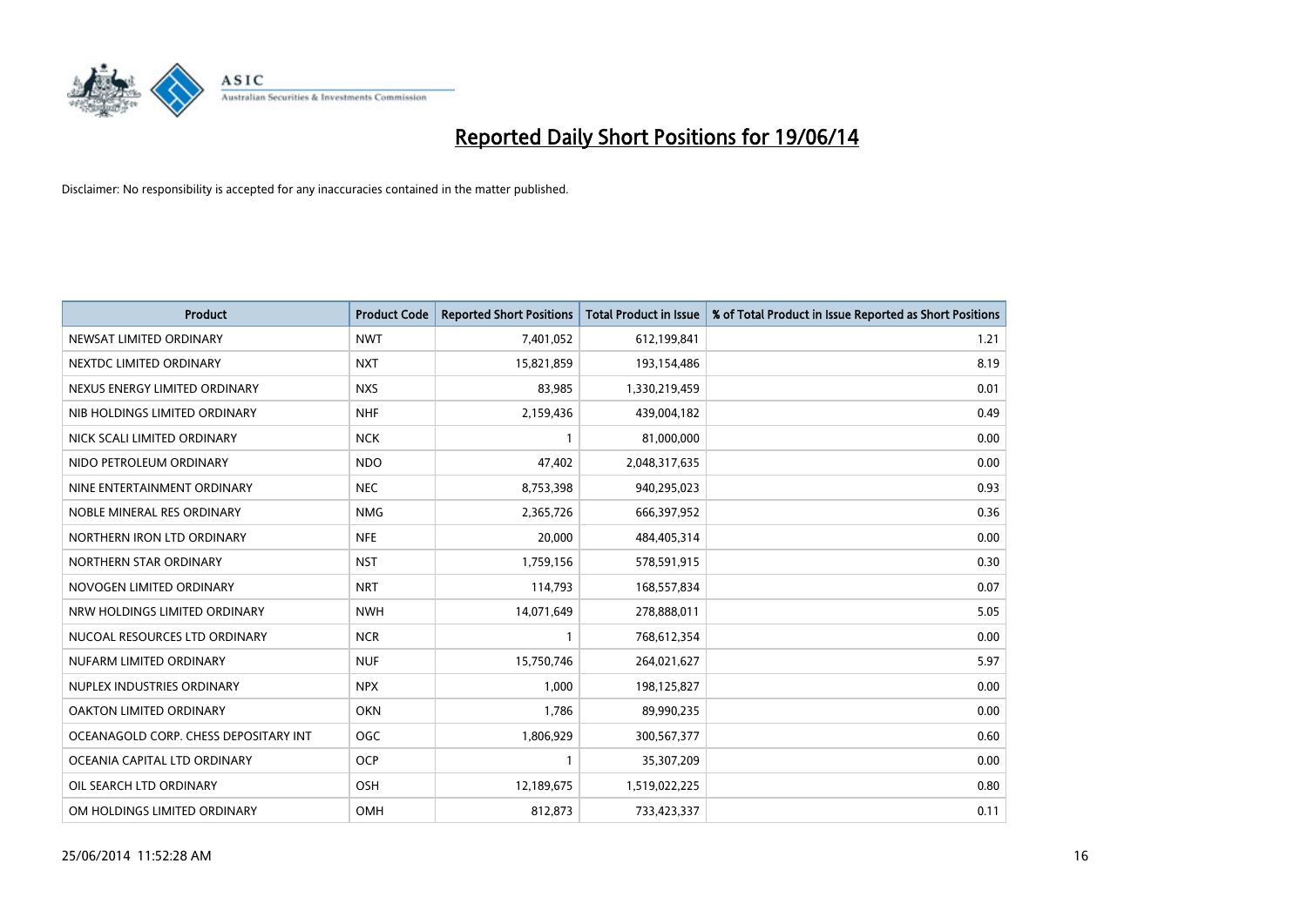

| <b>Product</b>                    | <b>Product Code</b> | <b>Reported Short Positions</b> | <b>Total Product in Issue</b> | % of Total Product in Issue Reported as Short Positions |
|-----------------------------------|---------------------|---------------------------------|-------------------------------|---------------------------------------------------------|
| ORICA LIMITED ORDINARY            | ORI                 | 10,524,762                      | 370,924,362                   | 2.84                                                    |
| ORIGIN ENERGY ORDINARY            | <b>ORG</b>          | 8,592,368                       | 1,103,645,753                 | 0.78                                                    |
| OROCOBRE LIMITED ORDINARY         | <b>ORE</b>          | 2,161,572                       | 132,041,911                   | 1.64                                                    |
| ORORA LIMITED ORDINARY            | <b>ORA</b>          | 718,070                         | 1,206,684,923                 | 0.06                                                    |
| OROTONGROUP LIMITED ORDINARY      | ORL                 | 229,400                         | 40,880,902                    | 0.56                                                    |
| OZ MINERALS ORDINARY              | OZL                 | 16,805,229                      | 303,470,022                   | 5.54                                                    |
| <b>OZFOREX GROUP LTD ORDINARY</b> | <b>OFX</b>          | 7,515,393                       | 240,000,000                   | 3.13                                                    |
| <b>PACIFIC BRANDS ORDINARY</b>    | <b>PBG</b>          | 20,030,896                      | 917,226,291                   | 2.18                                                    |
| PACT GROUP HLDGS LTD ORDINARY     | <b>PGH</b>          | 3,651,905                       | 294,097,961                   | 1.24                                                    |
| PALADIN ENERGY LTD ORDINARY       | <b>PDN</b>          | 100,399,314                     | 964,367,284                   | 10.41                                                   |
| PANAUST LIMITED ORDINARY          | <b>PNA</b>          | 250,939                         | 635,580,654                   | 0.04                                                    |
| PANORAMIC RESOURCES ORDINARY      | PAN                 | 1,160,296                       | 322,275,824                   | 0.36                                                    |
| PANTERRA GOLD LTD ORDINARY        | PGI                 | 1                               | 773,281,012                   | 0.00                                                    |
| PAPERLINX LIMITED ORDINARY        | <b>PPX</b>          | 44,770                          | 665, 181, 261                 | 0.01                                                    |
| PAPILLON RES LTD ORDINARY         | PIR                 | 10,246,427                      | 344,794,210                   | 2.97                                                    |
| PATTIES FOODS LTD ORDINARY        | PFL                 |                                 | 139,144,338                   | 0.00                                                    |
| PEET LIMITED ORDINARY             | <b>PPC</b>          | 76,608                          | 433,389,348                   | 0.02                                                    |
| PERPETUAL LIMITED ORDINARY        | <b>PPT</b>          | 1,338,507                       | 46,574,426                    | 2.87                                                    |
| PERSEUS MINING LTD ORDINARY       | PRU                 | 10,814,954                      | 526,656,401                   | 2.05                                                    |
| PHARMAXIS LTD ORDINARY            | <b>PXS</b>          | 408,118                         | 309,514,849                   | 0.13                                                    |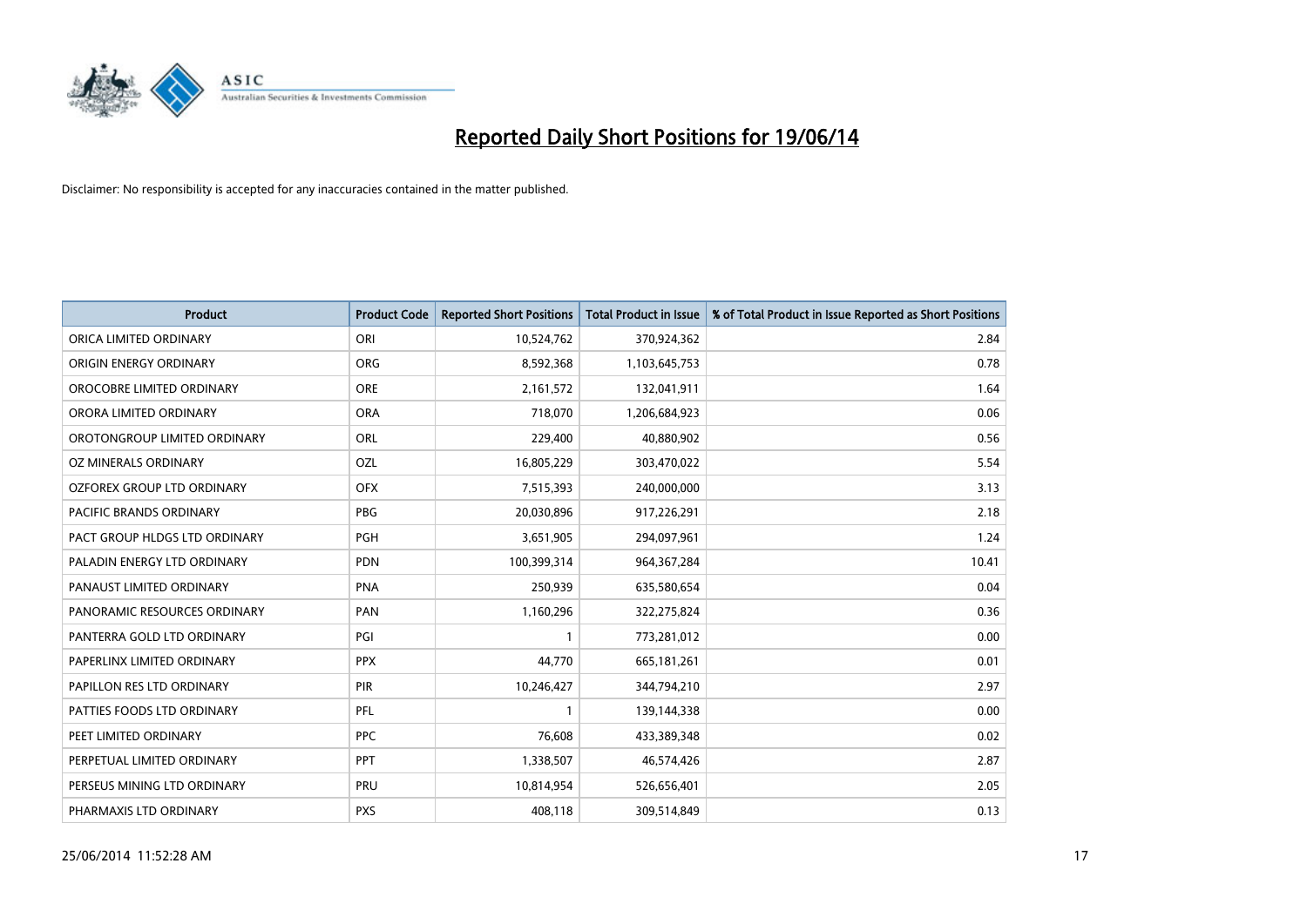

| <b>Product</b>                    | <b>Product Code</b> | <b>Reported Short Positions</b> | <b>Total Product in Issue</b> | % of Total Product in Issue Reported as Short Positions |
|-----------------------------------|---------------------|---------------------------------|-------------------------------|---------------------------------------------------------|
| PLATINUM ASSET ORDINARY           | <b>PTM</b>          | 787,941                         | 580,336,142                   | 0.14                                                    |
| PLATINUM AUSTRALIA ORDINARY       | <b>PLA</b>          | 836,027                         | 504,968,043                   | 0.17                                                    |
| PLATINUM CAPITAL LTD ORDINARY     | <b>PMC</b>          | 3,792                           | 231,071,933                   | 0.00                                                    |
| PMP LIMITED ORDINARY              | <b>PMP</b>          | 1,554,873                       | 323,781,124                   | 0.48                                                    |
| PRANA BIOTECHNOLOGY ORDINARY      | PBT                 | 2,744,575                       | 488,646,960                   | 0.56                                                    |
| PREMIER INVESTMENTS ORDINARY      | <b>PMV</b>          | 135,313                         | 155,714,874                   | 0.09                                                    |
| PRIMA BIOMED LTD ORDINARY         | <b>PRR</b>          | 214,561                         | 1,228,709,341                 | 0.02                                                    |
| PRIMARY HEALTH CARE ORDINARY      | <b>PRY</b>          | 15,911,289                      | 505,659,944                   | 3.15                                                    |
| PRIME MEDIA GRP LTD ORDINARY      | <b>PRT</b>          | 2,241,497                       | 366,330,303                   | 0.61                                                    |
| PROGRAMMED ORDINARY               | <b>PRG</b>          | 342,669                         | 118,253,992                   | 0.29                                                    |
| <b>QANTAS AIRWAYS ORDINARY</b>    | QAN                 | 76,991,074                      | 2,196,330,250                 | 3.51                                                    |
| OBE INSURANCE GROUP ORDINARY      | QBE                 | 4,439,456                       | 1,277,602,695                 | 0.35                                                    |
| ORXPHARMA LTD ORDINARY            | <b>QRX</b>          | 30,000                          | 164,190,969                   | 0.02                                                    |
| <b>QUBE HOLDINGS LTD ORDINARY</b> | <b>QUB</b>          | 21,838,586                      | 1,051,172,929                 | 2.08                                                    |
| RAMELIUS RESOURCES ORDINARY       | <b>RMS</b>          | 11,999                          | 365,740,380                   | 0.00                                                    |
| RAMSAY HEALTH CARE ORDINARY       | <b>RHC</b>          | 1,163,610                       | 202,081,252                   | 0.58                                                    |
| RCG CORPORATION LTD ORDINARY      | <b>RCG</b>          | $\mathbf{1}$                    | 263,808,625                   | 0.00                                                    |
| <b>RCR TOMLINSON ORDINARY</b>     | <b>RCR</b>          | 555,496                         | 136,989,238                   | 0.41                                                    |
| <b>REA GROUP ORDINARY</b>         | <b>REA</b>          | 1,179,435                       | 131,714,699                   | 0.90                                                    |
| RECALL HOLDINGS LTD ORDINARY      | <b>REC</b>          | 4,777,452                       | 312,836,448                   | 1.53                                                    |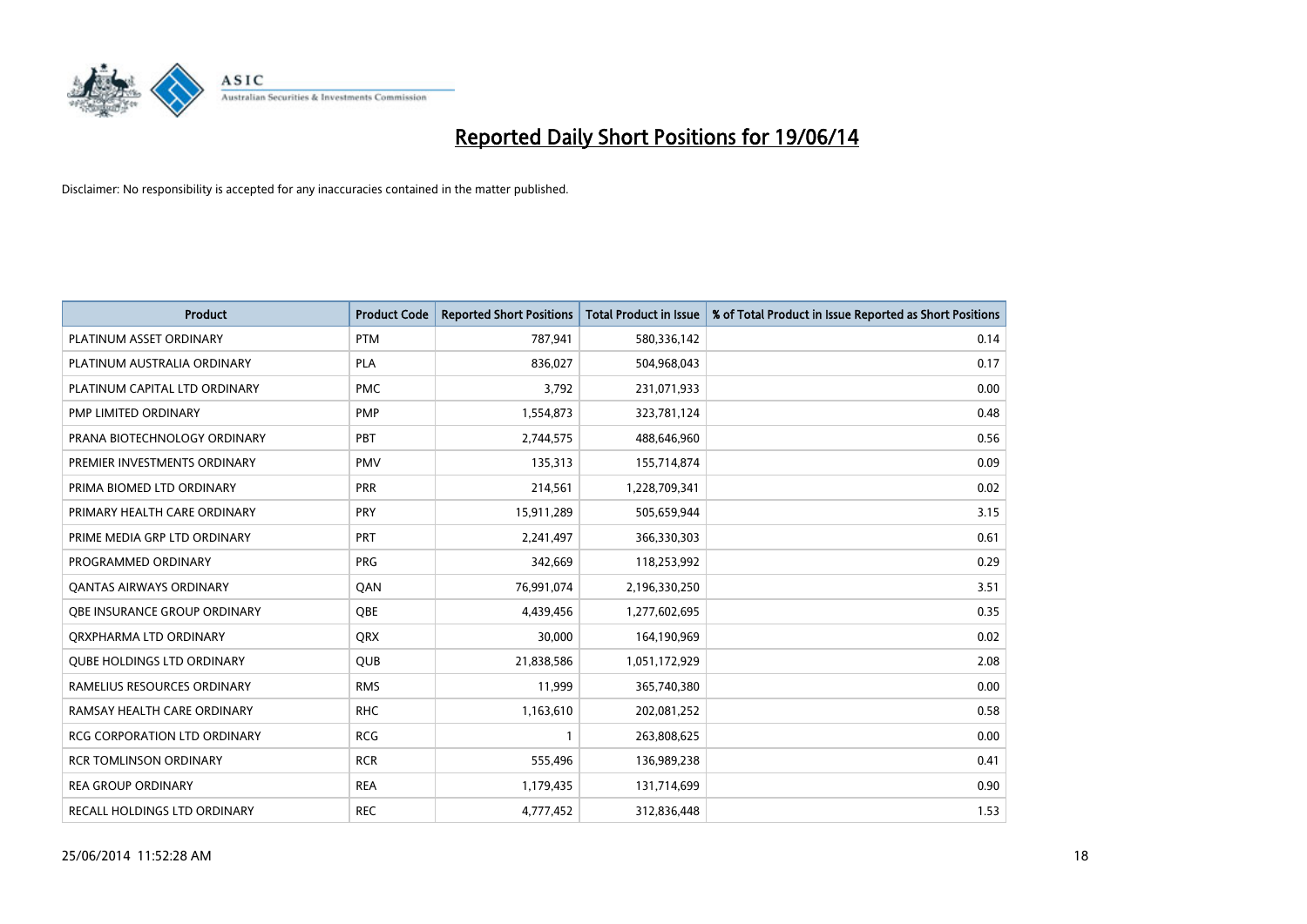

| Product                             | <b>Product Code</b> | <b>Reported Short Positions</b> | <b>Total Product in Issue</b> | % of Total Product in Issue Reported as Short Positions |
|-------------------------------------|---------------------|---------------------------------|-------------------------------|---------------------------------------------------------|
| <b>RECKON LIMITED ORDINARY</b>      | <b>RKN</b>          | 1,334,929                       | 126,913,066                   | 1.05                                                    |
| <b>RED 5 LIMITED ORDINARY</b>       | <b>RED</b>          | 178,726                         | 759,451,008                   | 0.02                                                    |
| <b>RED FORK ENERGY ORDINARY</b>     | <b>RFE</b>          | 746,024                         | 501,051,719                   | 0.15                                                    |
| REDBANK ENERGY LTD ORDINARY         | <b>AEJ</b>          | 13                              | 786,287                       | 0.00                                                    |
| REED RESOURCES LTD ORDINARY         | <b>RDR</b>          | 1,015                           | 523,453,895                   | 0.00                                                    |
| <b>REGIS RESOURCES ORDINARY</b>     | <b>RRL</b>          | 31,376,347                      | 499,744,095                   | 6.28                                                    |
| RESMED INC CDI 10:1                 | <b>RMD</b>          | 37,170,735                      | 1,402,915,440                 | 2.65                                                    |
| RESOLUTE MINING ORDINARY            | <b>RSG</b>          | 9,431,190                       | 641,189,223                   | 1.47                                                    |
| <b>RESOURCE GENERATION ORDINARY</b> | <b>RES</b>          | 1,220                           | 581,380,338                   | 0.00                                                    |
| RETAIL FOOD GROUP ORDINARY          | <b>RFG</b>          | 5,447,143                       | 144,868,508                   | 3.76                                                    |
| REX MINERALS LIMITED ORDINARY       | <b>RXM</b>          | 662,132                         | 220,519,784                   | 0.30                                                    |
| RIO TINTO LIMITED ORDINARY          | <b>RIO</b>          | 6,265,472                       | 435,758,720                   | 1.44                                                    |
| ROC OIL COMPANY ORDINARY            | <b>ROC</b>          | 2,454,828                       | 687,618,400                   | 0.36                                                    |
| ROYAL WOLF HOLDINGS ORDINARY        | <b>RWH</b>          | 192,532                         | 100,387,052                   | 0.19                                                    |
| RUBIK FINANCIAL LTD. ORDINARY       | <b>RFL</b>          | 41,052                          | 340,999,914                   | 0.01                                                    |
| RUM JUNGLE RES ORDINARY             | <b>RUM</b>          | 7,500,000                       | 385,504,597                   | 1.95                                                    |
| RURALCO HOLDINGS ORDINARY           | <b>RHL</b>          | 61,496                          | 77,291,069                    | 0.08                                                    |
| RXP SERVICES LTD ORDINARY           | <b>RXP</b>          | 50,000                          | 133,028,367                   | 0.04                                                    |
| SAI GLOBAL LIMITED ORDINARY         | SAI                 | 2,066,504                       | 210,815,541                   | 0.98                                                    |
| SALMAT LIMITED ORDINARY             | <b>SLM</b>          | 54                              | 159,812,799                   | 0.00                                                    |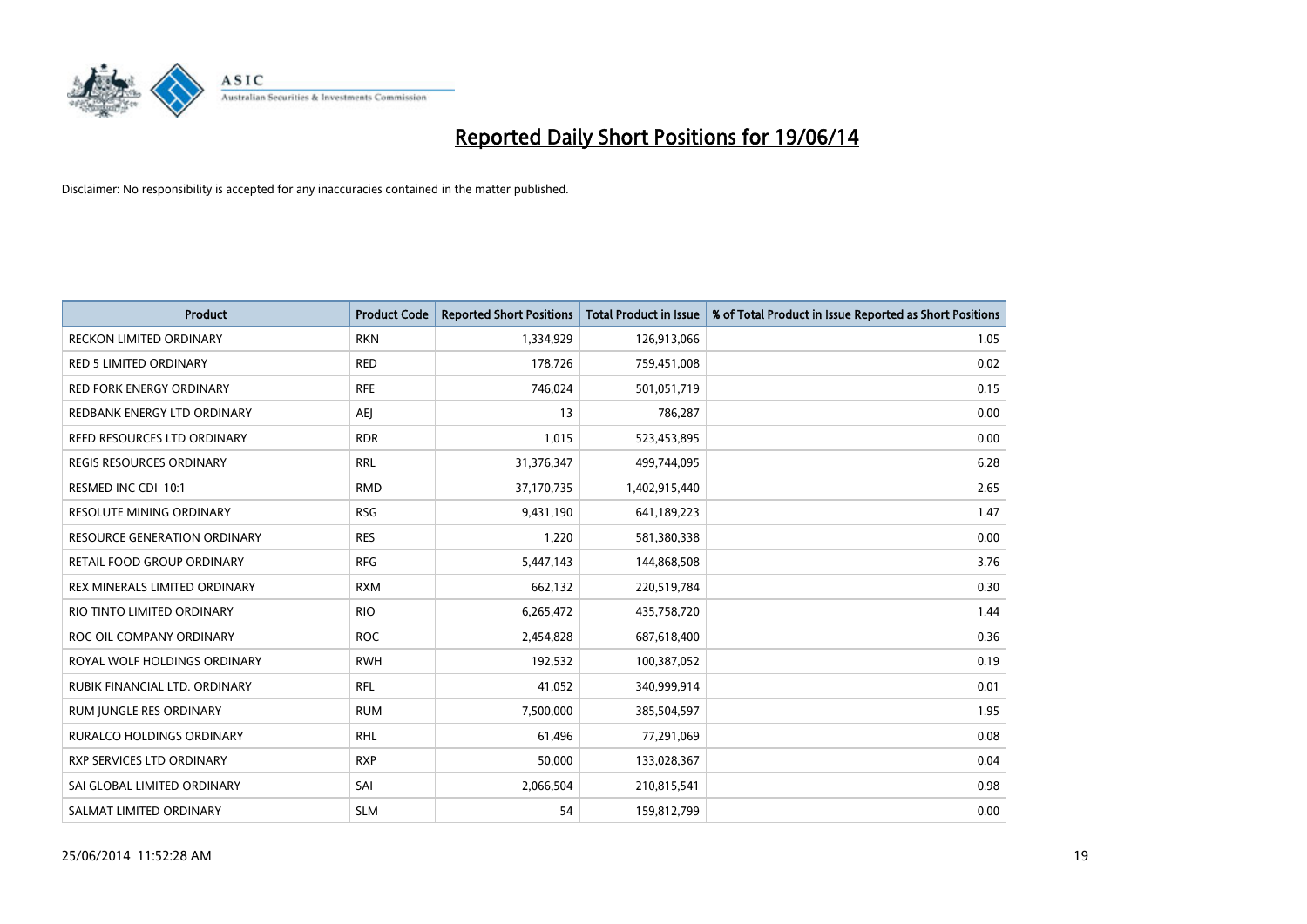

| <b>Product</b>                               | <b>Product Code</b> | <b>Reported Short Positions</b> | <b>Total Product in Issue</b> | % of Total Product in Issue Reported as Short Positions |
|----------------------------------------------|---------------------|---------------------------------|-------------------------------|---------------------------------------------------------|
| SAMSON OIL & GAS LTD ORDINARY                | SSN                 | 18,724,960                      | 2,837,756,933                 | 0.66                                                    |
| SANDFIRE RESOURCES ORDINARY                  | <b>SFR</b>          | 1,614,999                       | 155,640,968                   | 1.04                                                    |
| <b>SANTOS LTD ORDINARY</b>                   | <b>STO</b>          | 5,660,625                       | 975,338,250                   | 0.58                                                    |
| SARACEN MINERAL ORDINARY                     | SAR                 | 1,459,172                       | 792,784,738                   | 0.18                                                    |
| <b>SCA PROPERTY GROUP STAPLED SECURITIES</b> | SCP                 | 40,536,963                      | 648,628,320                   | 6.25                                                    |
| SEDGMAN LIMITED ORDINARY                     | SDM                 | 2,054,180                       | 227,059,277                   | 0.90                                                    |
| SEEK LIMITED ORDINARY                        | <b>SEK</b>          | 9,554,738                       | 340,384,875                   | 2.81                                                    |
| SELECT HARVESTS ORDINARY                     | <b>SHV</b>          | 51,866                          | 57,999,427                    | 0.09                                                    |
| SENEX ENERGY LIMITED ORDINARY                | <b>SXY</b>          | 8,263,221                       | 1,145,138,917                 | 0.72                                                    |
| SERVCORP LIMITED ORDINARY                    | SRV                 | 8,326                           | 98,432,275                    | 0.01                                                    |
| SERVICE STREAM ORDINARY                      | <b>SSM</b>          | 30                              | 386,389,873                   | 0.00                                                    |
| SEVEN GROUP HOLDINGS ORDINARY                | <b>SVW</b>          | 506,213                         | 305,294,332                   | 0.17                                                    |
| SEVEN WEST MEDIA LTD ORDINARY                | <b>SWM</b>          | 4,568,885                       | 999,160,872                   | 0.46                                                    |
| SEYMOUR WHYTE LTD ORDINARY                   | SWL                 | 4,842                           | 87,647,595                    | 0.01                                                    |
| SFG AUSTRALIA LTD ORDINARY                   | <b>SFW</b>          | 1,084,000                       | 734,531,160                   | 0.15                                                    |
| SG FLEET GROUP LTD ORDINARY                  | SGF                 | 802,881                         | 242,691,826                   | 0.33                                                    |
| SHINE CORPORATE ORDINARY                     | SHJ                 | 100,000                         | 155,000,000                   | 0.06                                                    |
| SIGMA PHARMACEUTICAL ORDINARY                | <b>SIP</b>          | 15,750,522                      | 1,112,511,644                 | 1.42                                                    |
| SILEX SYSTEMS ORDINARY                       | <b>SLX</b>          | 3,464,579                       | 170,367,734                   | 2.03                                                    |
| SILVER CHEF LIMITED ORDINARY                 | SIV                 | 97,153                          | 29,333,629                    | 0.33                                                    |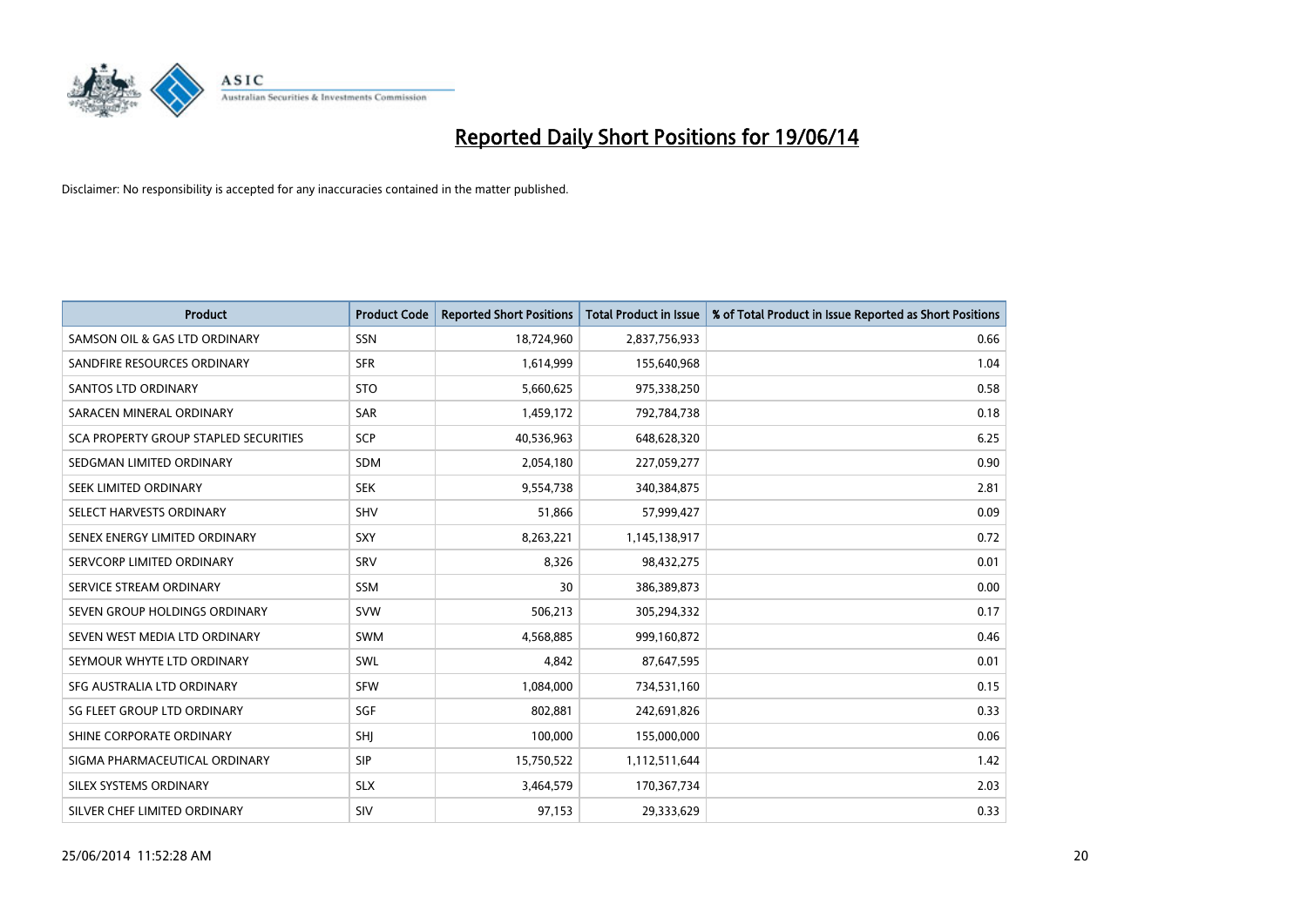

| <b>Product</b>                           | <b>Product Code</b> | <b>Reported Short Positions</b> | <b>Total Product in Issue</b> | % of Total Product in Issue Reported as Short Positions |
|------------------------------------------|---------------------|---------------------------------|-------------------------------|---------------------------------------------------------|
| SILVER LAKE RESOURCE ORDINARY            | <b>SLR</b>          | 21,069,991                      | 503,233,971                   | 4.19                                                    |
| SIMS METAL MGMT LTD ORDINARY             | <b>SGM</b>          | 12,833,300                      | 204,601,321                   | 6.27                                                    |
| SINGAPORE TELECOMM. CHESS DEPOSITARY INT | SGT                 | 12,500,638                      | 138,054,754                   | 9.05                                                    |
| SINO GAS ENERGY ORDINARY                 | <b>SEH</b>          | 2,672,100                       | 1,530,457,040                 | 0.17                                                    |
| SIRIUS RESOURCES NL ORDINARY             | <b>SIR</b>          | 12,514,872                      | 262,030,167                   | 4.78                                                    |
| SIRTEX MEDICAL ORDINARY                  | <b>SRX</b>          | 98,813                          | 56,108,439                    | 0.18                                                    |
| SKILLED GROUP LTD ORDINARY               | <b>SKE</b>          | 1,414,801                       | 235,254,496                   | 0.60                                                    |
| SKY NETWORK ORDINARY                     | <b>SKT</b>          | 113,486                         | 389,139,785                   | 0.03                                                    |
| SKYCITY ENT GRP LTD ORDINARY             | <b>SKC</b>          | 349,858                         | 582,088,094                   | 0.06                                                    |
| <b>SLATER &amp; GORDON ORDINARY</b>      | SGH                 | 7,202,200                       | 204,338,625                   | 3.52                                                    |
| SMS MANAGEMENT. ORDINARY                 | <b>SMX</b>          | 3,272,486                       | 70,099,763                    | 4.67                                                    |
| SONIC HEALTHCARE ORDINARY                | SHL                 | 2,944,909                       | 400,811,556                   | 0.73                                                    |
| SOUL PATTINSON (W.H) ORDINARY            | SOL                 | 7,617                           | 239,395,320                   | 0.00                                                    |
| SOUTH BOULDER MINES ORDINARY             | <b>STB</b>          | 1                               | 129,427,826                   | 0.00                                                    |
| SP AUSNET STAPLED SECURITIES             | <b>SPN</b>          | 39,651,130                      | 3,386,607,080                 | 1.17                                                    |
| SPARK INFRASTRUCTURE STAPLED US PROHIBT. | SKI                 | 16,438,306                      | 1,440,370,628                 | 1.14                                                    |
| SPDR 200 FUND ETF UNITS                  | STW                 | 11,224                          | 45,726,368                    | 0.02                                                    |
| SPDR 200 RESOURCES ETF UNITS             | <b>OZR</b>          | 188                             | 1,601,962                     | 0.01                                                    |
| SPECIALTY FASHION ORDINARY               | <b>SFH</b>          | 2,229                           | 192,236,121                   | 0.00                                                    |
| SPOTLESS GRP HLD LTD ORDINARY            | <b>SPO</b>          | 10,350,235                      | 1,098,290,178                 | 0.94                                                    |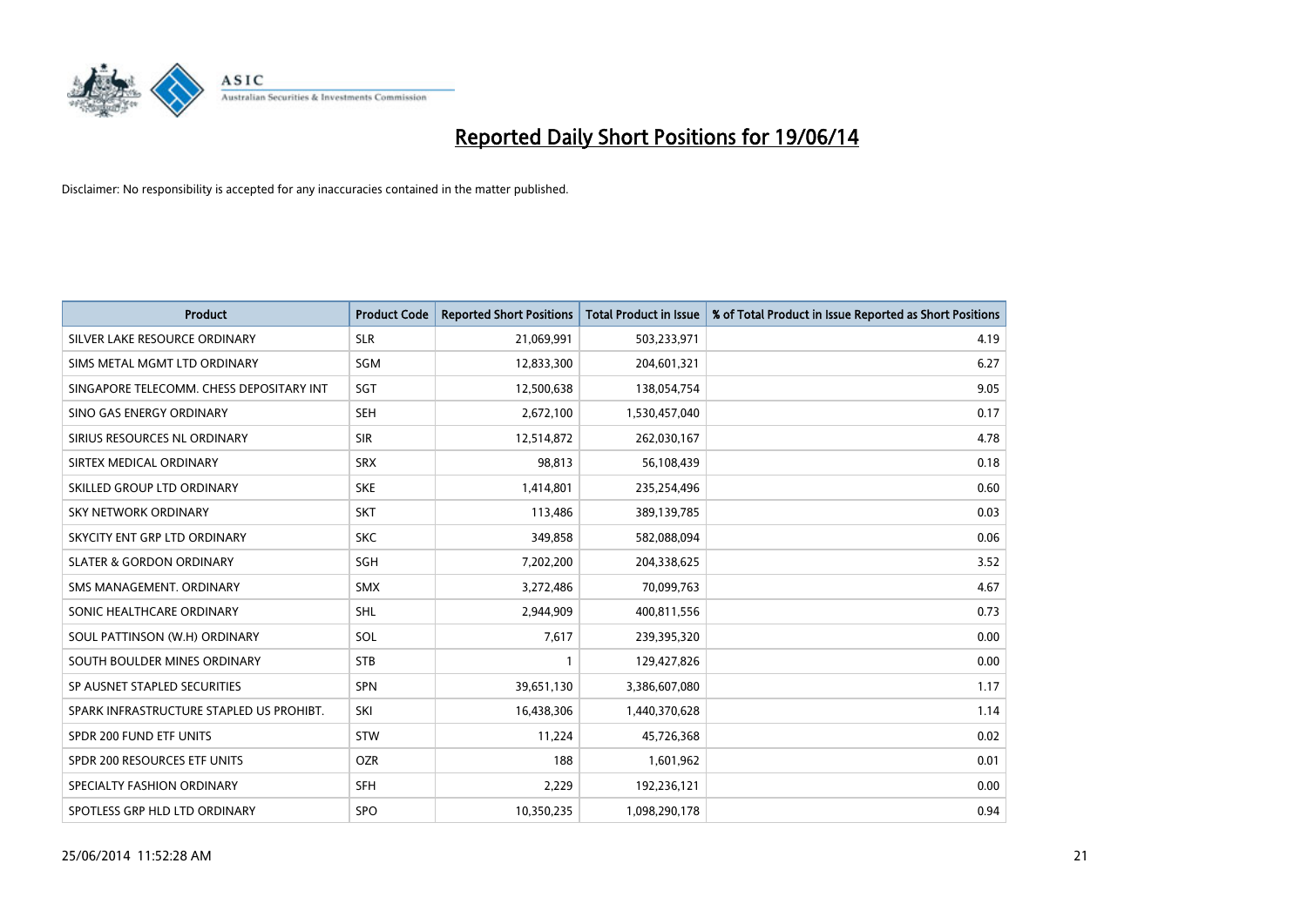

| <b>Product</b>                   | <b>Product Code</b> | <b>Reported Short Positions</b> | <b>Total Product in Issue</b> | % of Total Product in Issue Reported as Short Positions |
|----------------------------------|---------------------|---------------------------------|-------------------------------|---------------------------------------------------------|
| ST BARBARA LIMITED ORDINARY      | <b>SBM</b>          | 27,817,787                      | 488,074,077                   | 5.70                                                    |
| STARPHARMA HOLDINGS ORDINARY     | SPL                 | 14,045,390                      | 284,914,680                   | 4.93                                                    |
| STEADFAST GROUP LTD ORDINARY     | <b>SDF</b>          | 2,596,055                       | 501,638,307                   | 0.52                                                    |
| STH CRS ELECT ENGNR ORDINARY     | <b>SXE</b>          | 61,573                          | 161,523,130                   | 0.04                                                    |
| STHN CROSS MEDIA ORDINARY        | SXL                 | 23,347,315                      | 705,246,986                   | 3.31                                                    |
| STOCKLAND UNITS/ORD STAPLED      | SGP                 | 12,202,038                      | 2,326,978,560                 | 0.52                                                    |
| STRAITS RES LTD. ORDINARY        | <b>SRQ</b>          | 28,747                          | 1,217,730,293                 | 0.00                                                    |
| STRIKE ENERGY LTD ORDINARY       | <b>STX</b>          | 3,727                           | 833,330,946                   | 0.00                                                    |
| STW COMMUNICATIONS ORDINARY      | SGN                 | 2,410,102                       | 403,828,512                   | 0.60                                                    |
| SUNCORP GROUP LTD ORDINARY       | <b>SUN</b>          | 10,880,652                      | 1,286,600,980                 | 0.85                                                    |
| SUNDANCE ENERGY ORDINARY         | <b>SEA</b>          | 10,835,076                      | 547,675,861                   | 1.98                                                    |
| SUNDANCE RESOURCES ORDINARY      | <b>SDL</b>          | 86,475,870                      | 3,082,028,456                 | 2.81                                                    |
| SUNLAND GROUP LTD ORDINARY       | <b>SDG</b>          | 95,720                          | 181,710,087                   | 0.05                                                    |
| SUPER RET REP LTD ORDINARY       | SUL                 | 3,000,658                       | 196,731,620                   | 1.53                                                    |
| SYD AIRPORT STAPLED US PROHIBIT. | <b>SYD</b>          | 15,575,580                      | 2,216,216,041                 | 0.70                                                    |
| SYRAH RESOURCES ORDINARY         | <b>SYR</b>          | 6,345,848                       | 162,500,614                   | 3.91                                                    |
| TABCORP HOLDINGS LTD ORDINARY    | <b>TAH</b>          | 13,088,882                      | 762,954,019                   | 1.72                                                    |
| <b>TANAMI GOLD NL ORDINARY</b>   | <b>TAM</b>          | 1                               | 1,175,097,046                 | 0.00                                                    |
| TAP OIL LIMITED ORDINARY         | <b>TAP</b>          | 39,076                          | 242,237,221                   | 0.02                                                    |
| TASSAL GROUP LIMITED ORDINARY    | <b>TGR</b>          | 46,109                          | 146,507,029                   | 0.03                                                    |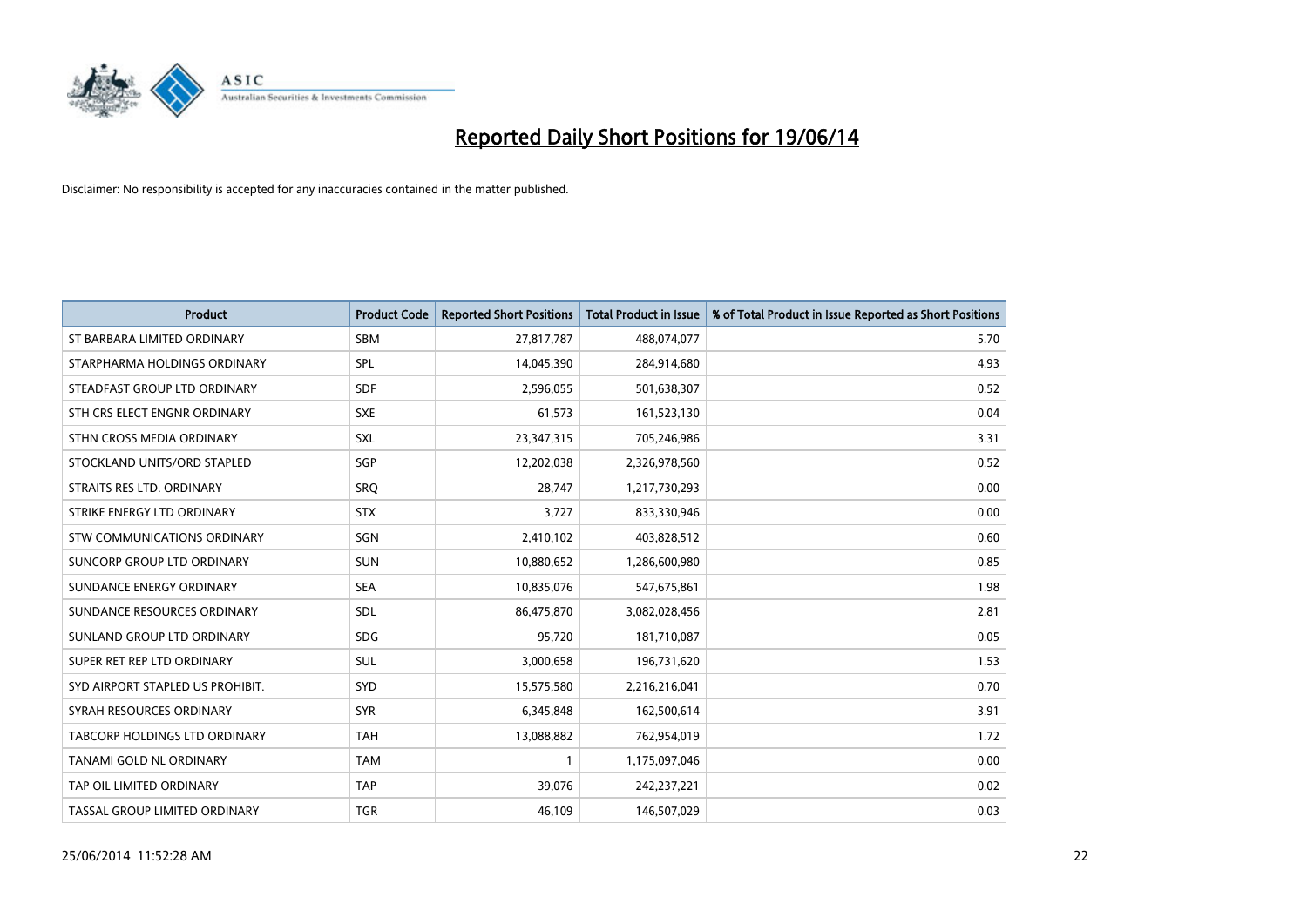

| <b>Product</b>                       | <b>Product Code</b> | <b>Reported Short Positions</b> | <b>Total Product in Issue</b> | % of Total Product in Issue Reported as Short Positions |
|--------------------------------------|---------------------|---------------------------------|-------------------------------|---------------------------------------------------------|
| <b>TATTS GROUP LTD ORDINARY</b>      | <b>TTS</b>          | 34,061,983                      | 1,434,447,341                 | 2.37                                                    |
| <b>TECHNOLOGY ONE ORDINARY</b>       | <b>TNE</b>          | 94,278                          | 307,751,455                   | 0.03                                                    |
| <b>TELECOM CORPORATION ORDINARY</b>  | <b>TEL</b>          | 8,200,485                       | 1,828,530,844                 | 0.45                                                    |
| TELSTRA CORPORATION. ORDINARY        | <b>TLS</b>          | 19,094,783                      | 12,443,074,357                | 0.15                                                    |
| TEN NETWORK HOLDINGS ORDINARY        | <b>TEN</b>          | 164,992,728                     | 2,630,984,596                 | 6.27                                                    |
| TERANGA GOLD CORP CDI 1:1            | <b>TGZ</b>          | 1,375                           | 95,839,726                    | 0.00                                                    |
| TFS CORPORATION LTD ORDINARY         | <b>TFC</b>          | 2,540,455                       | 324,157,408                   | 0.78                                                    |
| THE REJECT SHOP ORDINARY             | <b>TRS</b>          | 3,375,469                       | 28,826,248                    | 11.71                                                   |
| THORN GROUP LIMITED ORDINARY         | <b>TGA</b>          | 73,693                          | 149,494,813                   | 0.05                                                    |
| <b>TIGER RESOURCES ORDINARY</b>      | <b>TGS</b>          | 3,020,051                       | 838,897,617                   | 0.36                                                    |
| TITAN ENERGY SERVICE ORDINARY        | <b>TTN</b>          | 28,112                          | 50,585,915                    | 0.06                                                    |
| TOLL HOLDINGS LTD ORDINARY           | <b>TOL</b>          | 30,369,940                      | 717,133,875                   | 4.23                                                    |
| <b>TOX FREE SOLUTIONS ORDINARY</b>   | <b>TOX</b>          | 3,326,110                       | 133,752,359                   | 2.49                                                    |
| TPG TELECOM LIMITED ORDINARY         | <b>TPM</b>          | 10,786,944                      | 793,808,141                   | 1.36                                                    |
| <b>TRADE ME GROUP ORDINARY</b>       | <b>TME</b>          | 2,121,745                       | 396,584,956                   | 0.54                                                    |
| <b>TRANSFIELD SERVICES ORDINARY</b>  | <b>TSE</b>          | 36,914,708                      | 512,457,716                   | 7.20                                                    |
| TRANSPACIFIC INDUST, ORDINARY        | <b>TPI</b>          | 5,243,984                       | 1,578,786,704                 | 0.33                                                    |
| TRANSURBAN GROUP TRIPLE STAPLED SEC. | <b>TCL</b>          | 12,857,770                      | 1,896,384,069                 | 0.68                                                    |
| <b>TREASURY GROUP ORDINARY</b>       | <b>TRG</b>          | 19,867                          | 23,070,755                    | 0.09                                                    |
| TREASURY WINE ESTATE ORDINARY        | <b>TWE</b>          | 29,781,835                      | 649,427,560                   | 4.59                                                    |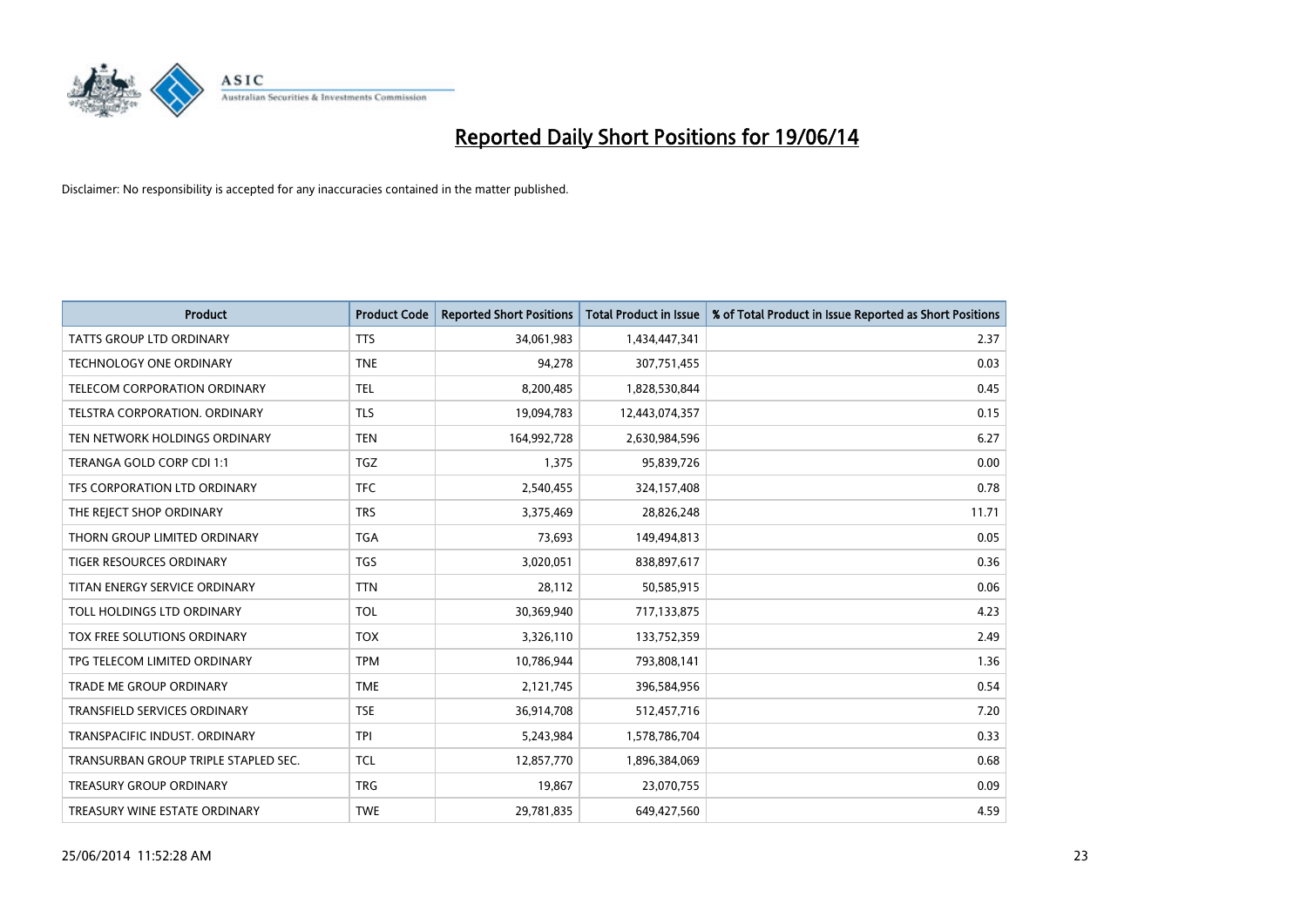

| <b>Product</b>                     | <b>Product Code</b> | <b>Reported Short Positions</b> | <b>Total Product in Issue</b> | % of Total Product in Issue Reported as Short Positions |
|------------------------------------|---------------------|---------------------------------|-------------------------------|---------------------------------------------------------|
| TROY RESOURCES LTD ORDINARY        | <b>TRY</b>          | 3,712,828                       | 195,034,997                   | 1.90                                                    |
| TWENTY-FIRST FOX INC B VOTING CDI  | <b>FOX</b>          | 9,824                           | 135,666,441                   | 0.01                                                    |
| UGL LIMITED ORDINARY               | UGL                 | 19,063,671                      | 166,511,240                   | 11.45                                                   |
| UNILIFE CORPORATION CDI 6:1        | <b>UNS</b>          | 120,000                         | 268,300,092                   | 0.04                                                    |
| US MASTERS RES FUND ORDINARY UNITS | <b>URF</b>          | 27                              | 263,972,915                   | 0.00                                                    |
| UXC LIMITED ORDINARY               | <b>UXC</b>          | 3,650,704                       | 322,039,934                   | 1.13                                                    |
| <b>VEDA GROUP LTD ORDINARY</b>     | <b>VED</b>          | 14,559,302                      | 842,055,406                   | 1.73                                                    |
| VILLAGE ROADSHOW LTD ORDINARY      | <b>VRL</b>          | 1,366,828                       | 159,504,142                   | 0.86                                                    |
| VIRGIN AUS HLDG LTD ORDINARY       | <b>VAH</b>          | 65,411,764                      | 3,514,825,734                 | 1.86                                                    |
| <b>VIRTUS HEALTH LTD ORDINARY</b>  | <b>VRT</b>          | 3,267,959                       | 79,722,678                    | 4.10                                                    |
| VISION EYE INSTITUTE ORDINARY      | <b>VEI</b>          | 81,417                          | 161,017,230                   | 0.05                                                    |
| <b>VOCATION LTD ORDINARY</b>       | <b>VET</b>          | 11,434,570                      | 202,899,894                   | 5.64                                                    |
| <b>VOCUS COMMS LTD ORDINARY</b>    | <b>VOC</b>          | 425,618                         | 92,934,834                    | 0.46                                                    |
| WARRNAMBOOL CHEESE ORDINARY        | <b>WCB</b>          | 19                              | 56,098,797                    | 0.00                                                    |
| <b>WATPAC LIMITED ORDINARY</b>     | <b>WTP</b>          | 6,404                           | 186,489,922                   | 0.00                                                    |
| <b>WDS LIMITED ORDINARY</b>        | <b>WDS</b>          | 25,916                          | 144,740,614                   | 0.02                                                    |
| WEBJET LIMITED ORDINARY            | <b>WEB</b>          | 1,863,745                       | 79,397,959                    | 2.35                                                    |
| <b>WESFARMERS LIMITED ORDINARY</b> | <b>WES</b>          | 4,300,380                       | 1,143,274,951                 | 0.38                                                    |
| WESTERN AREAS LTD ORDINARY         | <b>WSA</b>          | 17,079,611                      | 232,310,014                   | 7.35                                                    |
| WESTERN DESERT RES. ORDINARY       | <b>WDR</b>          | 9,683,191                       | 620,049,919                   | 1.56                                                    |